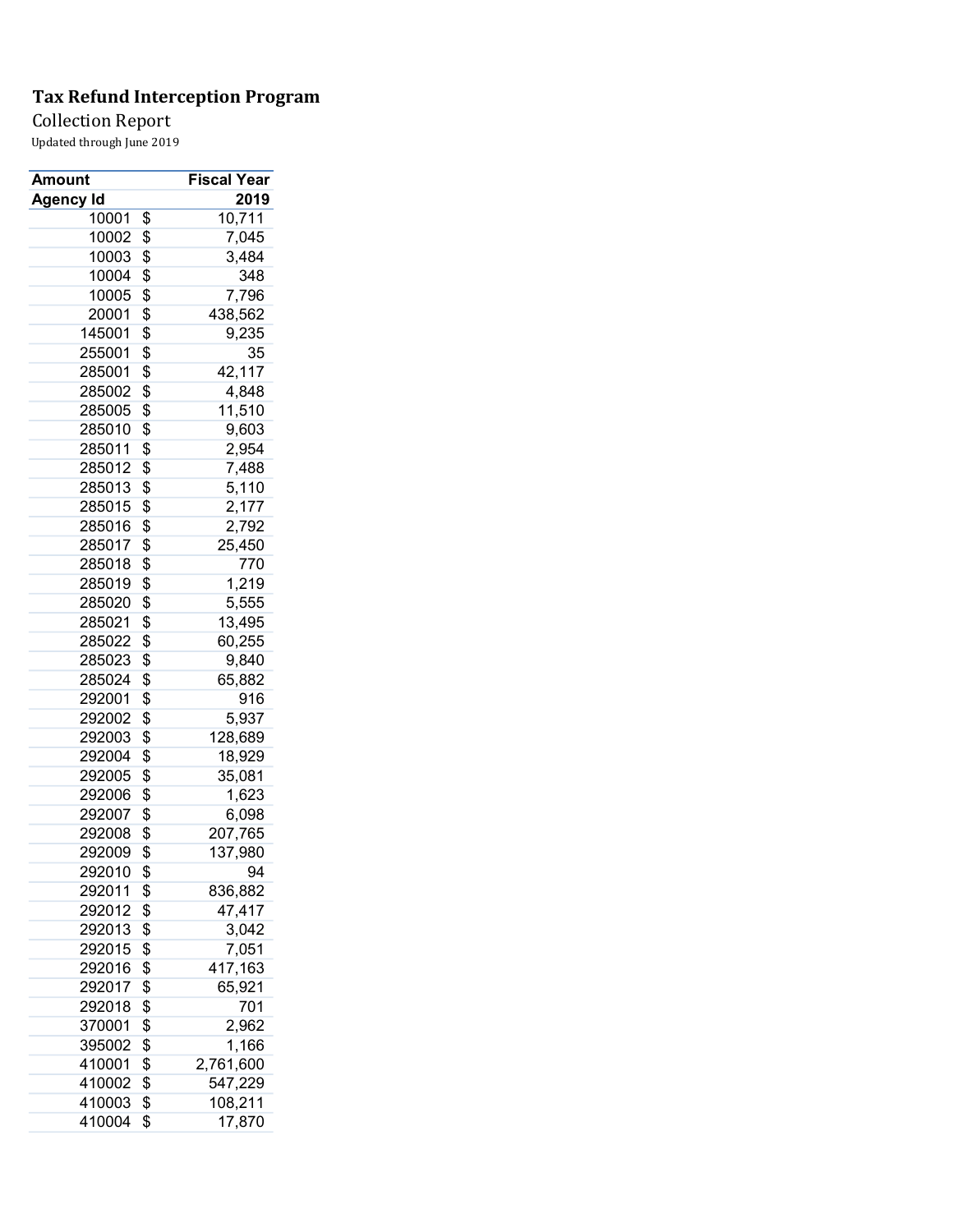Collection Report

| Amount           | Fiscal Year      |
|------------------|------------------|
| <b>Agency Id</b> | 2019             |
| 410009           | \$<br>372        |
| 410010           | \$<br>200        |
| 410011           | \$<br>85         |
| 410012           | \$<br>184        |
| 410014           | \$<br>149        |
| 410015           | \$<br>724        |
| 410016           | \$<br>123        |
| 410017           | \$<br>2,160      |
| 410019           | \$<br>337        |
| 410020           | \$<br>21         |
| 410021           | \$<br>112        |
| 410025           | \$<br>2,043      |
| 410026           | \$<br>321        |
| 435199           | \$<br>14,208,575 |
| 437199           | \$<br>763,738    |
| 445001           | \$<br>1,587,421  |
| 448001           | \$<br>200,947    |
| 455001           | \$<br>5,445      |
| 465001           | \$<br>595        |
| 465002           | \$<br>1,311      |
| 485001           | \$<br>18,665     |
| 498001           | \$<br>4,299,226  |
| 499001           | \$<br>37,193     |
| 499002           | \$<br>297        |
| 499003           | \$<br>725        |
| 680001           | \$<br>585        |
| 901001           | \$<br>857        |
| 901004           | \$<br>244        |
| 901005           | \$<br>61         |
| 901996           | \$<br>4,472      |
| 901997           | \$<br>2,679      |
| 901998           | \$<br>58         |
| 901999           | \$<br>57,011     |
| 902002           | \$<br>643        |
| 902003           | \$<br>16,716     |
| 902004           | \$<br>3,725      |
| 902006           | \$<br>1,733      |
| 902996           | \$<br>2,589      |
| 902999           | \$<br>49,858     |
| 903001           | \$<br>6,156      |
| 903002           | \$<br>2,604      |
| 903003           | \$<br>938        |
| 903006           | \$<br>262        |
| 903010           | \$<br>507        |
| 903012           | \$<br>2,244      |
| 903015           | \$<br>1,613      |
| 903994           | \$<br>5,189      |
| 903995           | \$<br>676        |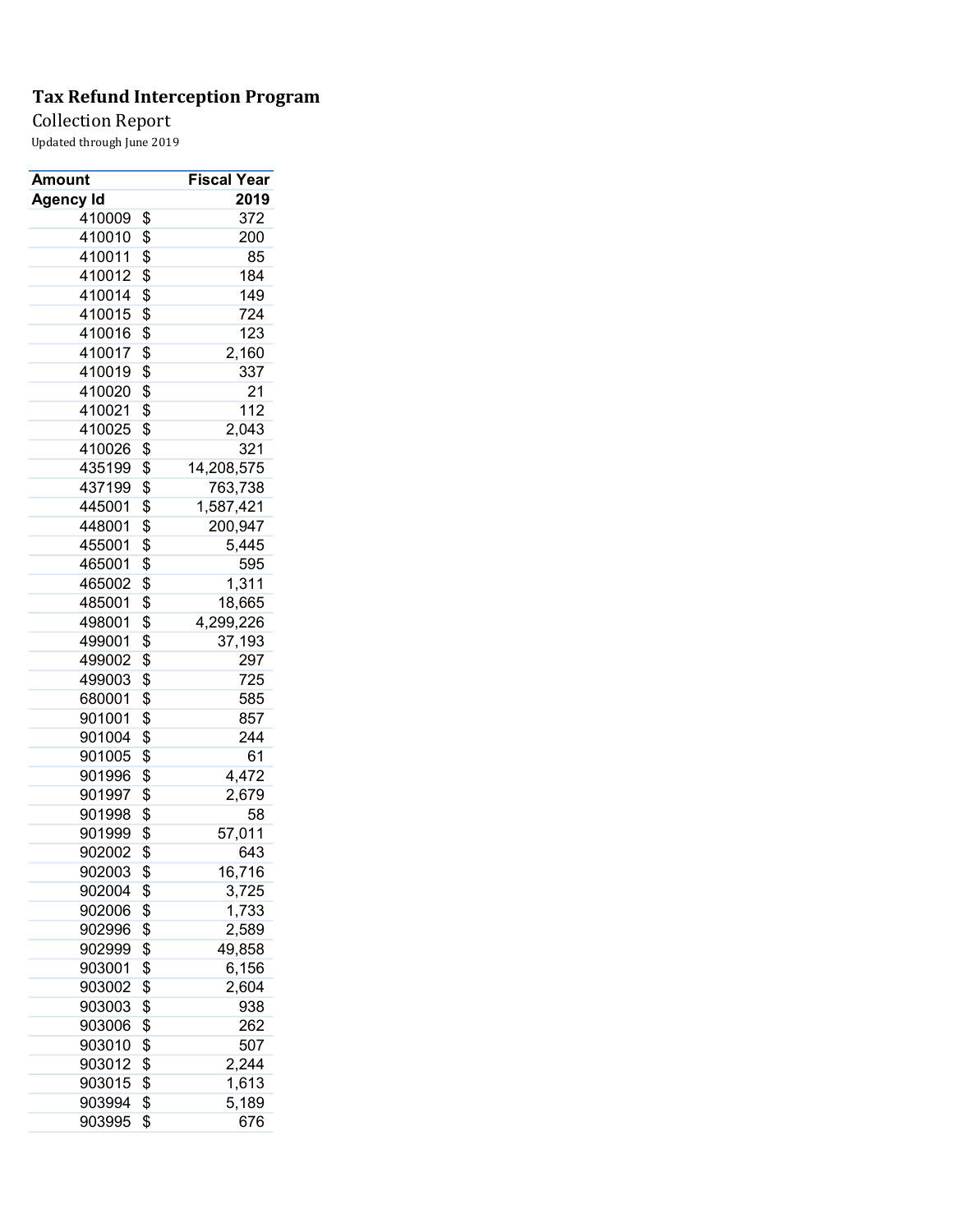### Collection Report

| Amount           | Fiscal Year   |
|------------------|---------------|
| <b>Agency Id</b> | 2019          |
| 903996           | \$<br>6,141   |
| 903997           | \$<br>7,948   |
| 903998           | \$<br>415     |
| 903999           | \$<br>95,091  |
| 904001           | \$<br>3,740   |
| 904002           | \$<br>399     |
| 904997           | \$<br>6,880   |
| 904998           | \$<br>8,447   |
| 904999           | \$<br>23,807  |
| 905001           | \$<br>19,158  |
| 905002           | \$<br>1,610   |
| 905004           | \$<br>9,953   |
| 905005           | \$<br>94,453  |
| 905006           | \$<br>3,601   |
| 905008           | \$<br>30,869  |
| 905010           | \$<br>114     |
| 905012           | \$<br>14      |
| 905014           | \$<br>1,665   |
| 905018           | \$<br>1,477   |
| 905019           | \$<br>68,104  |
| 905020           | \$<br>10,936  |
| 905021           | \$<br>289     |
| 905022           | \$<br>441     |
| 905023           | \$<br>5,925   |
| 905024           | \$<br>1,303   |
| 905025           | \$<br>3,628   |
| 905026           | \$<br>9,100   |
| 905027           | \$<br>149     |
| 905029           | \$<br>46      |
| 905030           | \$<br>184     |
| 905035           | \$<br>13,106  |
| 905036           | \$<br>355     |
|                  |               |
| 905039           | \$<br>11,922  |
| 905991           | \$<br>57,439  |
| 905995           | \$<br>244     |
| 905996           | \$<br>2,313   |
| 905997           | \$<br>76,028  |
| 905998           | \$<br>4,680   |
| 905999           | \$<br>233,915 |
| 906001           | \$<br>1,105   |
| 906002           | \$<br>1,156   |
| 906003           | \$<br>971     |
| 906996           | \$<br>274     |
| 906998           | \$<br>14,429  |
| 906999           | \$<br>3,872   |
| 907002           | \$<br>770     |
| 907997           | \$<br>895     |
| 907998           | \$<br>3,871   |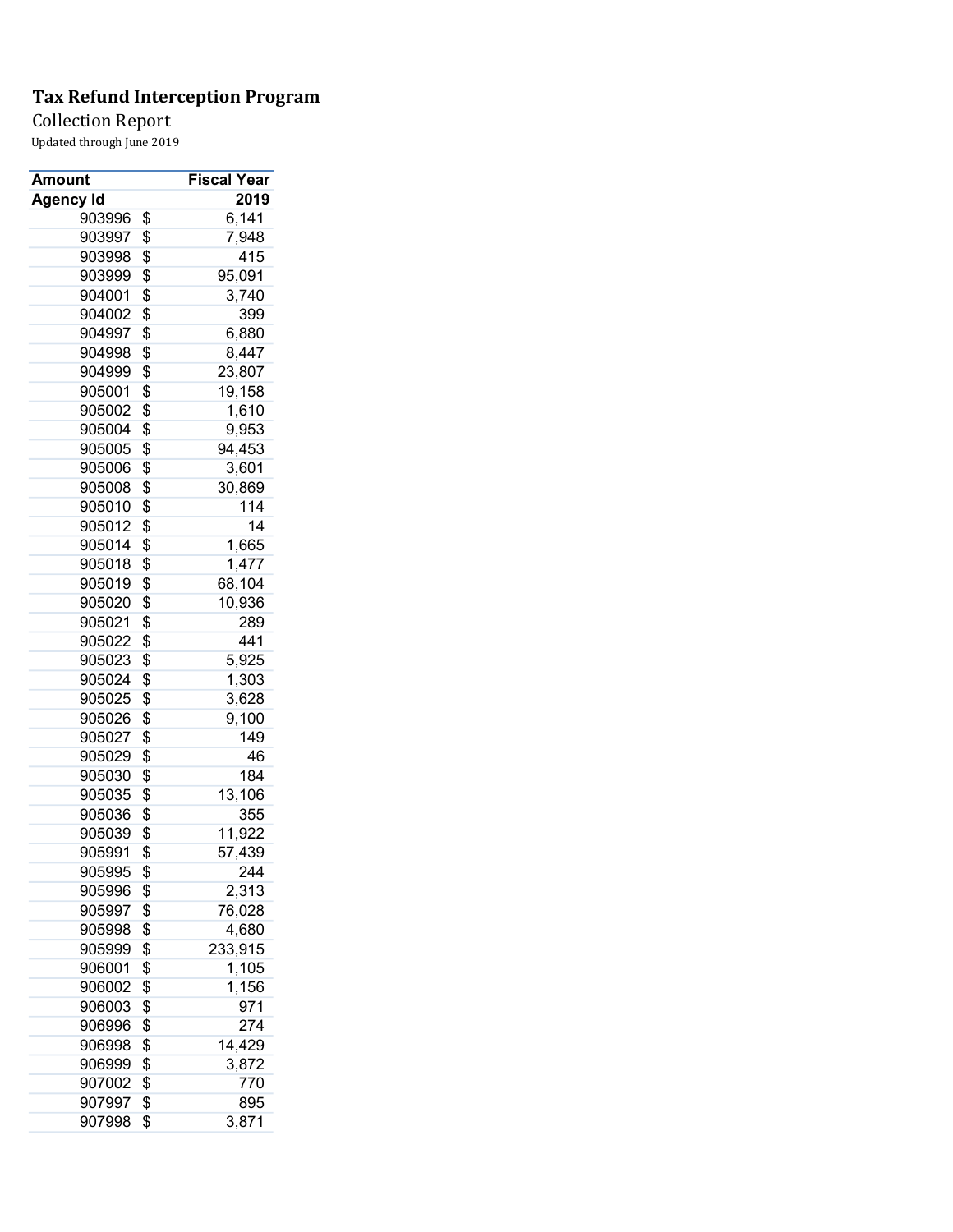Collection Report

| Amount           | <b>Fiscal Year</b> |
|------------------|--------------------|
| <b>Agency Id</b> | 2019               |
| 907999           | \$<br>25,171       |
| 908001           | \$<br>466          |
| 908003           | \$<br>5,224        |
| 908004           | \$<br>324          |
| 908005           | \$<br>8,662        |
| 908994           | \$<br>7,164        |
| 908995           | \$<br>45           |
| 908996           | \$<br>1,988        |
| 908997           | \$<br>7,816        |
| 908998           | \$<br>2,659        |
| 908999           | \$<br>39,081       |
| 909001           | \$<br>168          |
| 909003           | \$<br>2,432        |
| 909004           | \$<br>24,971       |
| 909005           | \$<br>3,198        |
| 909006           | \$<br>1,742        |
| 909007           | \$<br>3,879        |
| 909012           | \$<br>30,313       |
| 909013           | \$<br>3,792        |
| 909995           | \$<br>954          |
| 909996           | \$<br>4,356        |
| 909997           | \$<br>26,115       |
| 909998           | \$<br>165,100      |
| 909999           | \$<br>3,912        |
| 910001           | \$<br>2,991        |
| 910002           | \$<br>959          |
| 910003           | \$<br>1,094        |
| 910005           | \$<br>3,599        |
| 910006           | \$<br>2,228        |
| 910008           | \$<br>675          |
| 910994           | \$<br>1,071        |
| 910995           | \$<br>826          |
| 910997           | \$<br>10,467       |
| 910999           | \$<br>7,780        |
| 911001           | \$<br>17,543       |
| 911002           | \$<br>1,706        |
| 911005           | \$<br>713          |
| 911008           | \$<br>162          |
| 911010           | \$<br>2,504        |
| 911013           | \$<br>1,034        |
| 911019           | \$<br>360          |
| 911994           | \$<br>3,275        |
| 911995           | \$<br>964          |
| 911996           | \$<br>25,612       |
| 911997           | \$<br>34,769       |
| 911999           | \$<br>261,392      |
| 912002           | \$<br>7,328        |
| 912003           | \$<br>7,326        |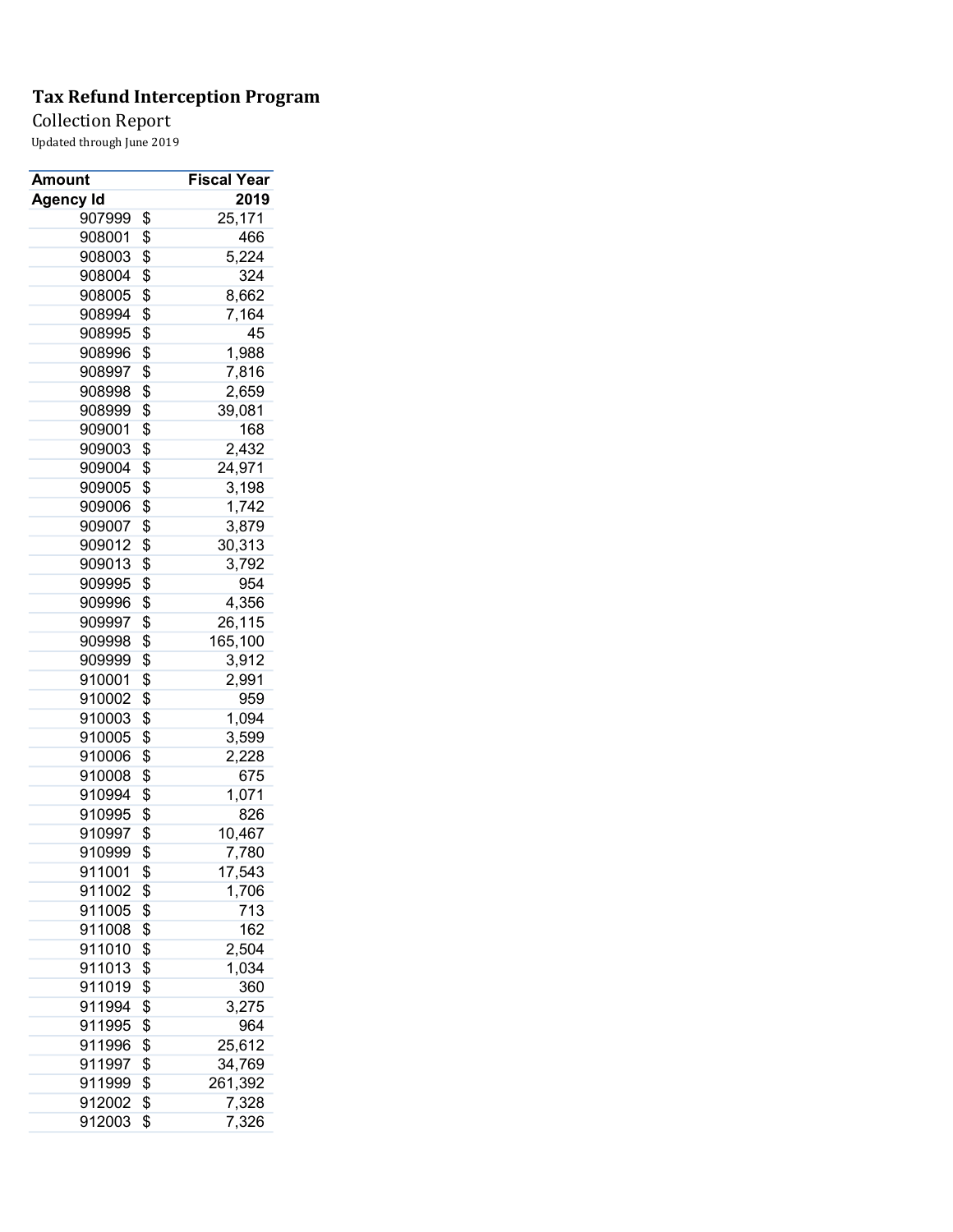Collection Report

| Amount           | <b>Fiscal Year</b> |
|------------------|--------------------|
| <b>Agency Id</b> | 2019               |
| 912998           | \$<br>20           |
| 912999           | \$<br>21,796       |
| 913003           | \$<br>329          |
| 913004           | \$<br>4,459        |
| 913006           | \$<br>8,472        |
| 913007           | \$<br>5,831        |
| 913008           | \$<br>2,990        |
| 913009           | \$<br>1,896        |
| 913010           | \$<br>6,485        |
| 913011           | \$<br>612          |
| 913012           | \$<br>8,639        |
| 913014           | \$<br>689          |
| 913017           | \$<br>3,066        |
| 913021           | \$<br>122          |
| 913022           | \$<br>2,121        |
| 913024           | \$<br>4,323        |
| 913026           | \$<br>8,796        |
| 913027           | \$<br>1,426        |
| 913029           | \$<br>4,850        |
| 913030           | \$<br>1,547        |
| 913032           | \$<br>18,033       |
| 913033           | \$<br>2,174        |
| 913034           | \$<br>3,118        |
| 913035           | \$<br>556          |
| 913036           | \$<br>793          |
| 913039           | \$<br>28,609       |
| 913040           | \$<br>14,147       |
| 913041           | \$<br>1,833        |
| 913043           | \$<br>677          |
| 913046           | \$<br>57,835       |
| 913047           | \$<br>19,443       |
| 913048           | \$<br>3,223        |
| 913049           | \$<br>793          |
| 913050           | \$<br>3,989        |
| 913051           | \$<br>38,771       |
| 913053           | \$<br>376,511      |
| 913057           | \$<br>7,519        |
| 913059           | \$<br>302          |
| 913062           | \$<br>748          |
|                  |                    |
| 913063           | \$<br>30           |
| 913065           | \$<br>8,814        |
| 913066           | \$<br>473          |
| 913068           | \$<br>3,400        |
| 913069           | \$<br>29,415       |
| 913070           | \$<br>2,001        |
| 913071           | \$<br>801          |
| 913072           | \$<br>99           |
| 913073           | \$<br>1,822        |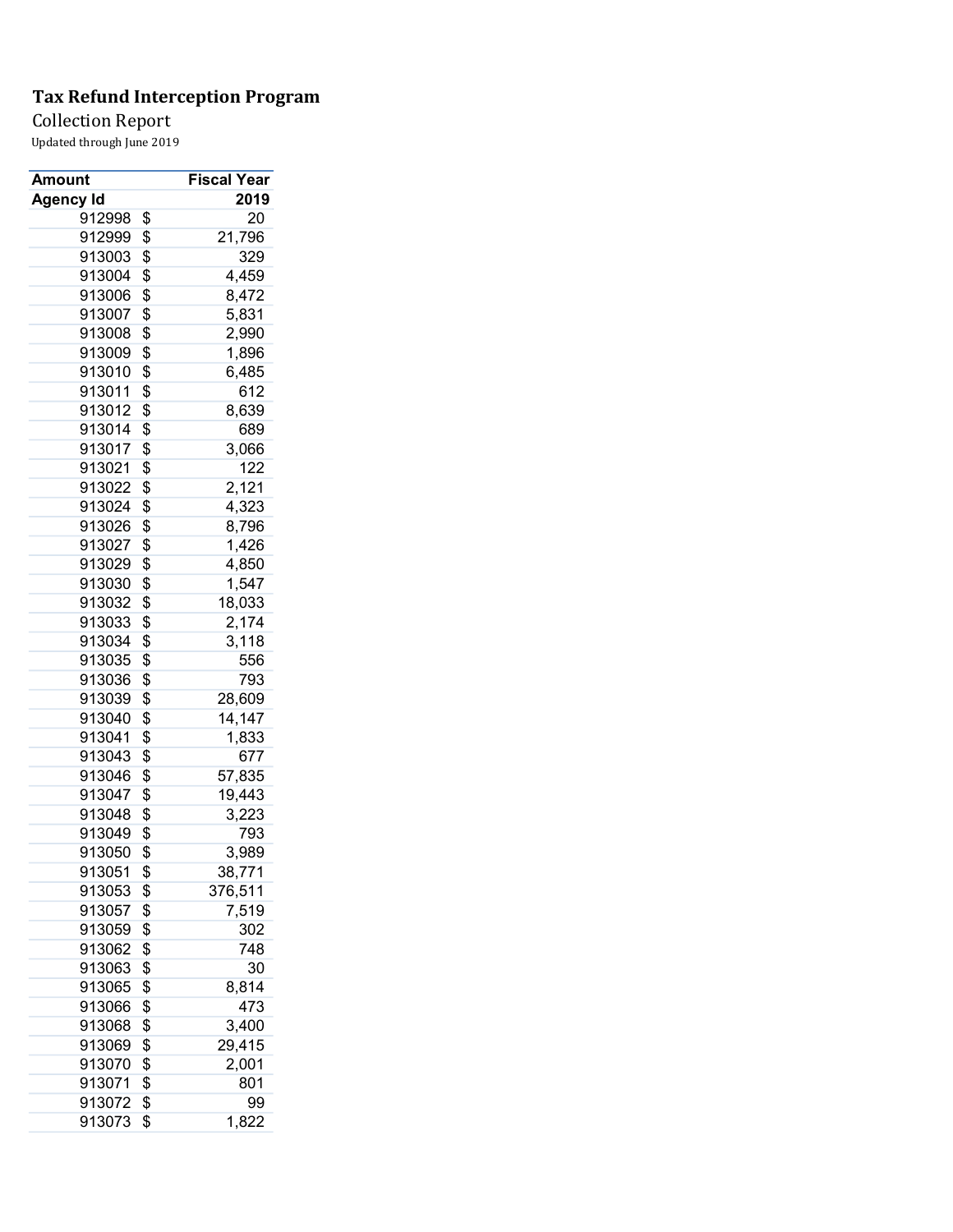Collection Report

| Amount           | Fiscal Year   |
|------------------|---------------|
| <b>Agency Id</b> | 2019          |
| 913074           | \$<br>10,461  |
| 913075           | \$<br>1,340   |
| 913076           | \$<br>66      |
| 913078           | \$<br>3,068   |
| 913079           | \$<br>38,218  |
| 913082           | \$<br>80      |
| 913992           | \$<br>6,584   |
| 913993           | \$<br>1,562   |
| 913994           | \$<br>11,963  |
| 913996           | \$<br>44,316  |
| 913998           | \$<br>891,693 |
| 914003           | \$<br>6,162   |
| 914005           | \$<br>2,827   |
| 914007           | \$<br>216     |
| 914009           | \$<br>847     |
| 914011           | \$<br>8,176   |
| 914016           | \$<br>784     |
| 914017           | \$<br>5,951   |
| 914018           | \$<br>36,846  |
| 914020           | \$<br>3,449   |
| 914027           | \$<br>2,032   |
| 914997           | \$<br>23,432  |
| 914998           | \$<br>1,265   |
| 914999           | \$<br>61,145  |
| 915002           | \$<br>5,876   |
| 915989           | \$<br>31,200  |
| 915994           | \$<br>4,017   |
| 915995           | \$<br>1,629   |
| 915996           | \$<br>32,637  |
| 916001           | \$<br>6,853   |
| 916002           | \$<br>207     |
| 916996           | \$<br>55      |
| 916997           | \$<br>1,816   |
| 916998           | \$<br>40,461  |
| 917001           | \$<br>3,198   |
| 917002           | \$<br>2,151   |
| 917003           | \$<br>32,183  |
| 917005           | \$<br>9,860   |
| 917009           | \$<br>720     |
| 917997           | \$<br>8,045   |
| 917998           | \$<br>3,425   |
| 917999           | \$<br>97,257  |
| 918001           | \$<br>28,968  |
| 918002           | \$<br>4,188   |
| 918003           | \$<br>1,387   |
| 918004           | \$<br>79,809  |
| 918005           | \$<br>64      |
| 918995           | \$<br>672     |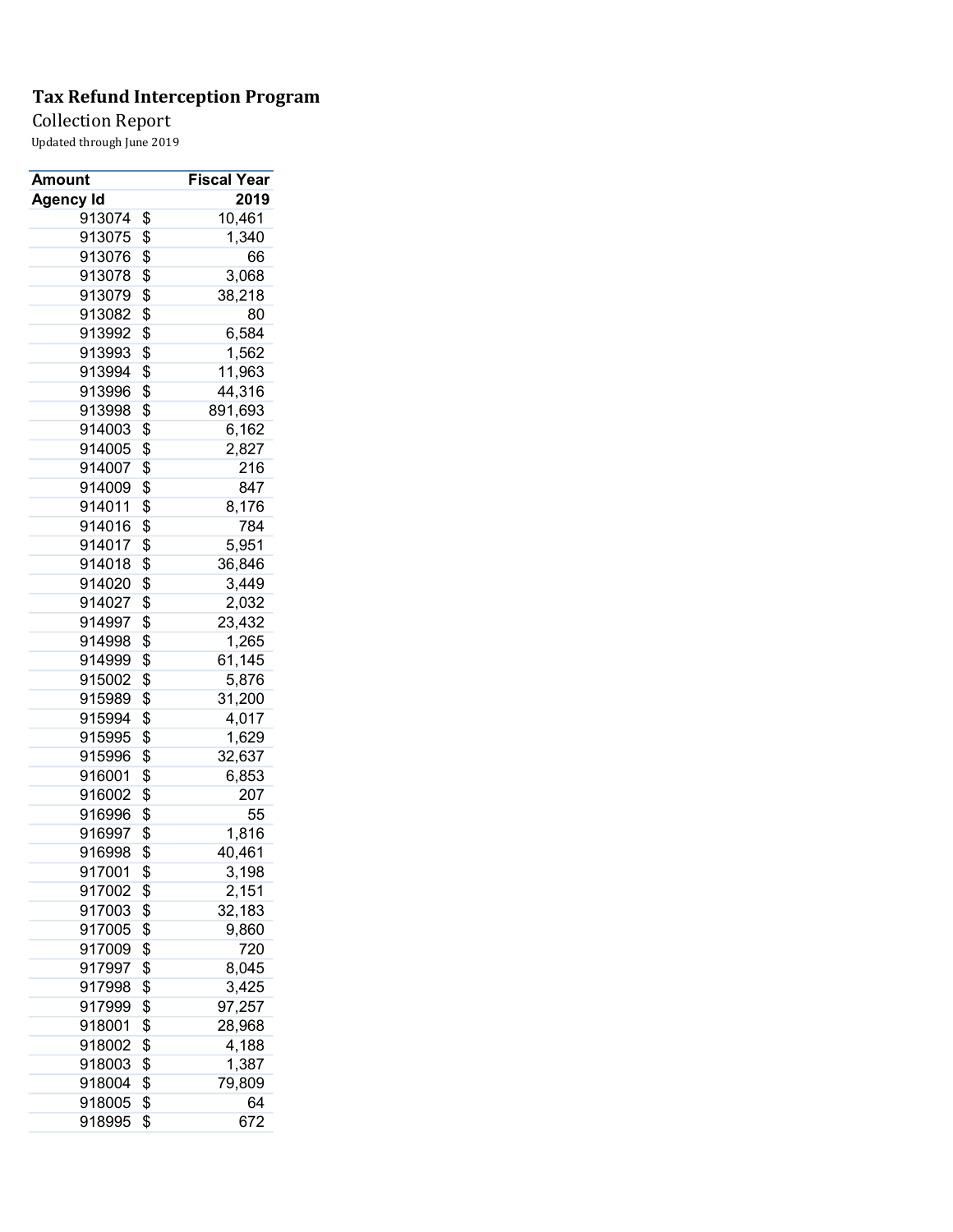Collection Report

| Amount           | <b>Fiscal Year</b> |
|------------------|--------------------|
| <b>Agency Id</b> | 2019               |
| 918996           | \$<br>93,338       |
| 918997           | \$<br>5,843        |
| 918998           | \$<br>32,420       |
| 918999           | \$<br>6,473        |
| 919997           | \$<br>494          |
| 919998           | \$<br>1,635        |
| 919999           | \$<br>848          |
| 920001           | \$<br>12,635       |
| 920002           | \$<br>9,115        |
| 920003           | \$<br>202          |
| 920005           | \$<br>11,573       |
| 920006           | \$<br>3,574        |
| 920007           | \$<br>11,691       |
| 920008           | \$<br>18,087       |
| 920010           | \$<br>183          |
| 920011           | \$<br>1,145        |
| 920012           | \$<br>10,233       |
| 920014           | \$<br>1,697        |
| 920995           | \$<br>42,122       |
| 920996           | \$<br>776          |
| 920997           | \$<br>212,501      |
| 920998           | \$<br>53,382       |
| 920999           | \$<br>72,238       |
| 921001           | \$<br>1,056        |
| 921003           | \$<br>28,825       |
| 921997           | \$<br>25,839       |
| 921998           | \$<br>13,963       |
| 921999           | \$<br>103          |
| 922001           | \$<br>2,290        |
| 922003           | \$<br>6,714        |
| 922004           | \$<br>6,553        |
| 922006           | \$<br>452          |
| 922007           | \$<br>1,813        |
| 922008           | \$<br>3,241        |
| 922011           | \$<br>158          |
| 922013           | \$<br>2,288        |
| 922014           | \$<br>3,643        |
| 922955           | \$<br>140          |
| 922996           | \$<br>9,331        |
| 922997           | \$<br>27,557       |
| 922999           | \$<br>104,109      |
| 923001           | \$<br>935          |
| 923002           | \$<br>2,240        |
| 923003           | \$<br>247          |
| 923006           | \$<br>28,639       |
| 923997           | \$<br>8,112        |
| 923998           | \$<br>50,704       |
| 923999           | \$<br>72,389       |
|                  |                    |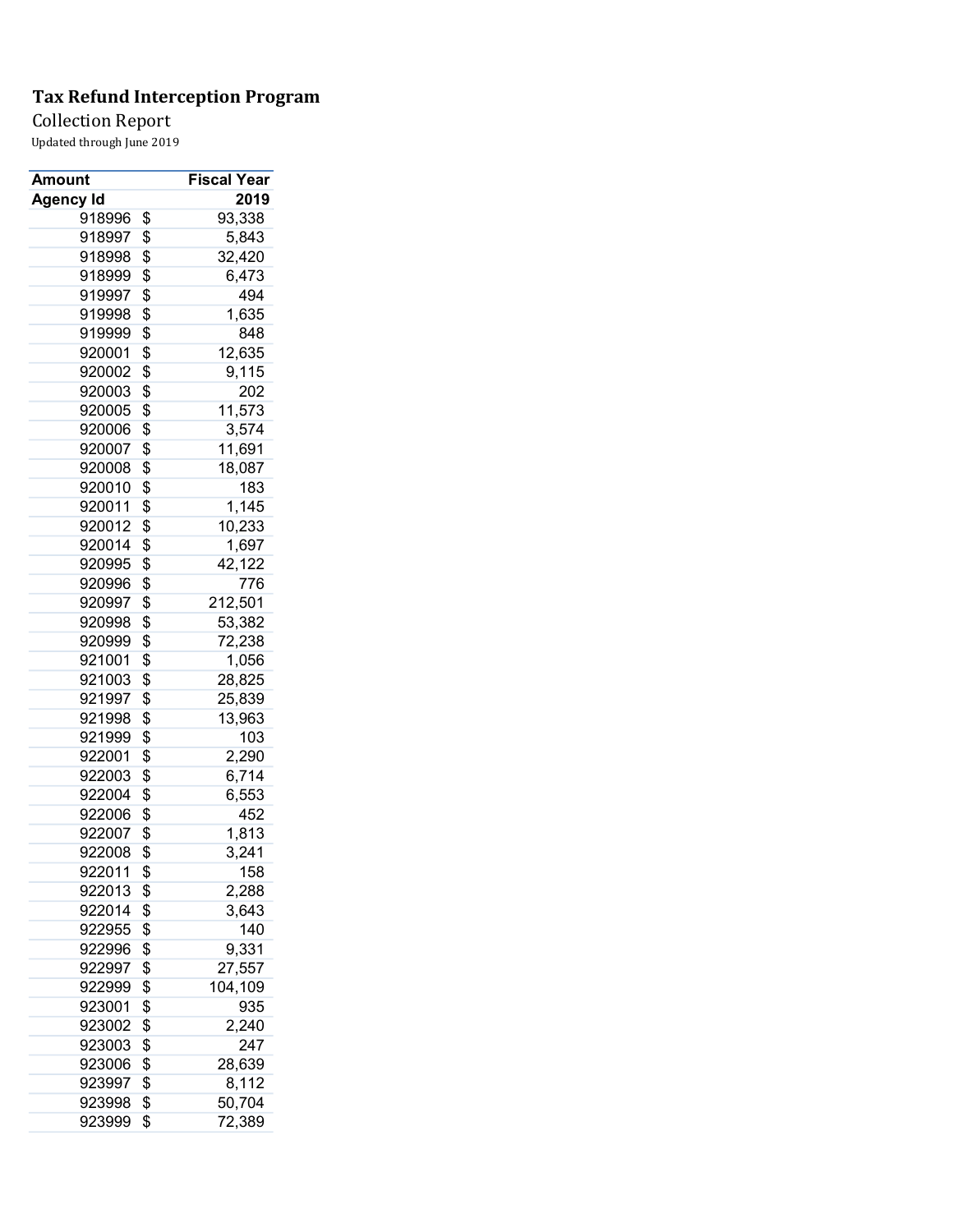Collection Report

| Amount           | <b>Fiscal Year</b> |
|------------------|--------------------|
| <b>Agency Id</b> | 2019               |
| 924002           | \$<br>4,325        |
| 924003           | \$<br>198          |
| 924004           | \$<br>4,403        |
| 924994           | \$<br>1,593        |
| 924995           | \$<br>150          |
| 924997           | \$<br>1,749        |
| 924998           | \$<br>6,072        |
| 924999           | \$<br>5,476        |
| 925001           | \$<br>28           |
| 925004           | \$<br>12,812       |
| 925005           | \$<br>798          |
| 925006           | \$<br>1,695        |
| 925007           | \$<br>1,874        |
| 925999           | \$<br>214,925      |
| 926001           | \$<br>211          |
| 926004           | \$<br>1,498        |
| 926999           | \$<br>13,381       |
| 927002           | \$<br>12,059       |
| 927008           | \$<br>7,944        |
| 927994           | \$<br>3,843        |
| 927996           | \$<br>2,905        |
| 927998           | \$<br>9,126        |
| 927999           | \$<br>3,610        |
| 928001           | \$<br>2,432        |
| 928004           | \$<br>10,368       |
| 928005           | \$<br>29,511       |
| 928006           | \$<br>99           |
| 928009           | \$<br>856          |
| 928010           | \$<br>3,326        |
| 928011           | \$<br>1,513        |
| 928012           | \$<br>2,774        |
| 928015           | \$<br>253          |
| 928016           | \$<br>7,212        |
| 928017           | \$<br>717          |
| 928020           | \$<br>1,066        |
| 928021           | \$<br>5,030        |
|                  |                    |
| 928022           | \$<br>15,601       |
| 928025           | \$<br>13,121       |
| 928026           | \$<br>3,352        |
| 928027           | \$<br>1,797        |
| 928030           | \$<br>1,169        |
| 928031           | \$<br>863          |
| 928032           | \$<br>587          |
| 928033           | \$<br>1,349        |
| 928035           | \$<br>1,562        |
| 928036           | \$<br>30           |
| 928038           | \$<br>948          |
| 928994           | \$<br>830          |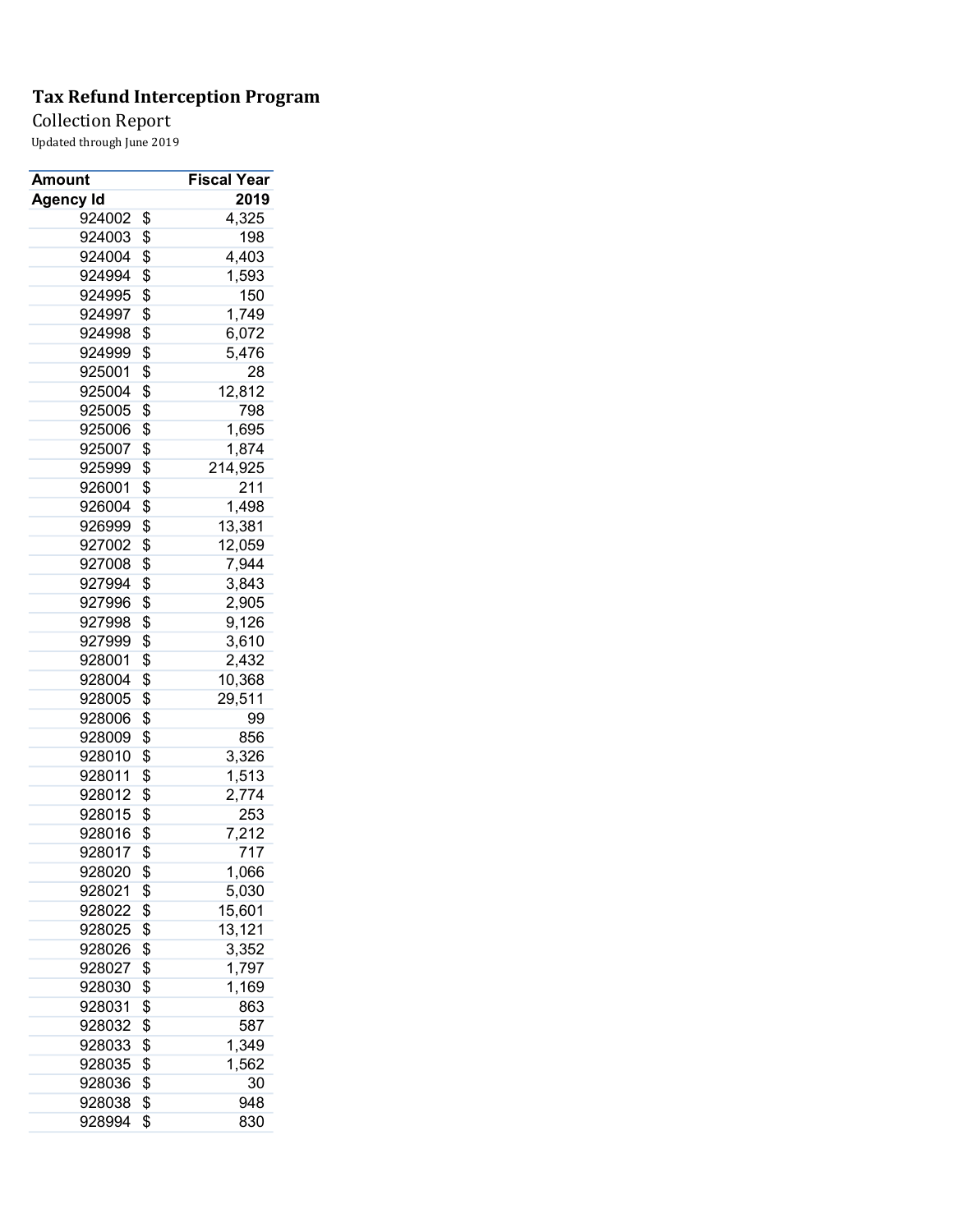Collection Report

| Amount           | Fiscal Year   |
|------------------|---------------|
| <b>Agency Id</b> | 2019          |
| 928995           | \$<br>21,742  |
| 928996           | \$<br>27,848  |
| 928997           | \$<br>6,743   |
| 928998           | \$<br>2,175   |
| 928999           | \$<br>30,793  |
| 929001           | \$<br>880     |
| 929002           | \$<br>3,487   |
| 929004           | \$<br>522     |
| 929005           | \$<br>44      |
| 929006           | \$<br>125     |
| 929007           | \$<br>1,343   |
| 929008           | \$<br>8,938   |
| 929012           | \$<br>65      |
| 929014           | \$<br>8,159   |
| 929015           | \$<br>2,037   |
| 929997           | \$<br>2,881   |
| 929998           | \$            |
|                  | \$<br>13,053  |
| 929999           | 78,719        |
| 930001           | \$<br>12,241  |
| 930002           | \$<br>138,775 |
| 930003           | \$<br>144     |
| 930004           | \$<br>78,338  |
| 930005           | \$<br>20,670  |
| 930008           | \$<br>5,947   |
| 930009           | \$<br>736     |
| 930012           | \$<br>17,489  |
| 930013           | \$<br>18,387  |
| 930014           | \$<br>226     |
| 930015           | \$<br>178,348 |
| 930016           | \$<br>1,949   |
| 930017           | \$<br>1,306   |
| 930018           | \$<br>17,508  |
| 930019           | \$<br>18,971  |
| 930998           | \$<br>36,619  |
| 930999           | \$<br>419,048 |
| 931001           | \$<br>1,514   |
| 931002           | \$<br>841     |
| 931003           | \$<br>1,435   |
| 931004           | \$<br>862     |
| 931005           | \$<br>3,314   |
| 931995           | \$<br>5,316   |
| 931997           | \$<br>30      |
| 931999           | \$<br>26,519  |
| 932001           | \$<br>5,776   |
| 932003           | \$<br>20,689  |
| 932005           | \$<br>10,568  |
| 932006           | \$<br>56,336  |
| 932008           | \$<br>2,788   |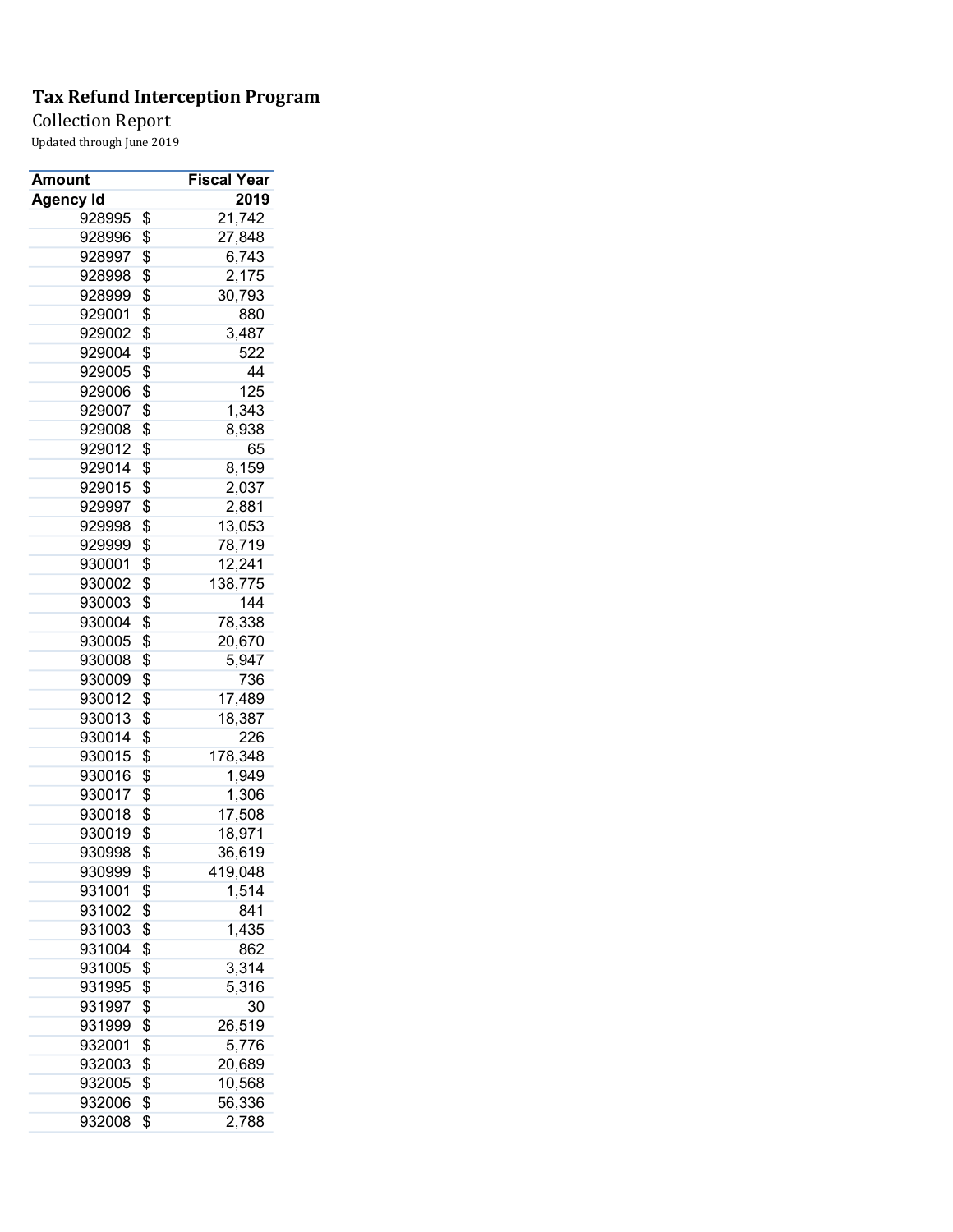Collection Report

| Amount           | <b>Fiscal Year</b> |
|------------------|--------------------|
| <b>Agency Id</b> | 2019               |
| 932009           | \$<br>451          |
| 932991           | \$<br>94,186       |
| 932992           | \$<br>3,216        |
| 932994           | \$<br>70,636       |
| 932995           | \$<br>7,444        |
| 932997           | \$<br>359          |
| 932998           | \$<br>27,098       |
| 932999           | \$<br>107,110      |
| 933003           | \$<br>382          |
| 933004           | \$<br>4,423        |
| 933998           | \$<br>300          |
| 933999           | \$<br>2,312        |
| 934001           | \$<br>58           |
| 934002           | \$<br>3,685        |
| 934007           | \$<br>18,353       |
| 934008           | \$<br>1,599        |
| 934997           | \$<br>8,646        |
| 934998           | \$<br>20,979       |
| 935001           | \$<br>1,756        |
| 935002           | \$<br>436          |
| 935003           | \$<br>2,205        |
| 935004           | \$<br>259          |
| 935998           | \$<br>36,034       |
| 935999           | \$<br>51,068       |
| 936002           | \$<br>30,055       |
| 936004           | \$<br>7,280        |
| 936006           | \$<br>9,798        |
| 936008           | \$<br>2,227        |
| 936009           | \$<br>3,920        |
| 936010           | \$<br>5,275        |
| 936011           | \$<br>4,277        |
| 936013           | \$<br>9,129        |
| 936014           | \$<br>6,311        |
| 936015           | \$<br>298          |
| 936016           | \$<br>509          |
| 936996           | \$<br>16,427       |
| 936997           | \$<br>383          |
| 936998           | \$<br>82,556       |
| 936999           | \$<br>122,640      |
| 937001           | \$<br>80           |
| 937002           | \$<br>8,584        |
| 937003           | \$<br>1,207        |
| 937004           | \$<br>114,664      |
| 937005           | \$<br>12,303       |
| 937006           | \$<br>1,682        |
| 937007           | \$<br>960          |
| 937008           | \$<br>10,423       |
| 937010           | \$<br>1,421        |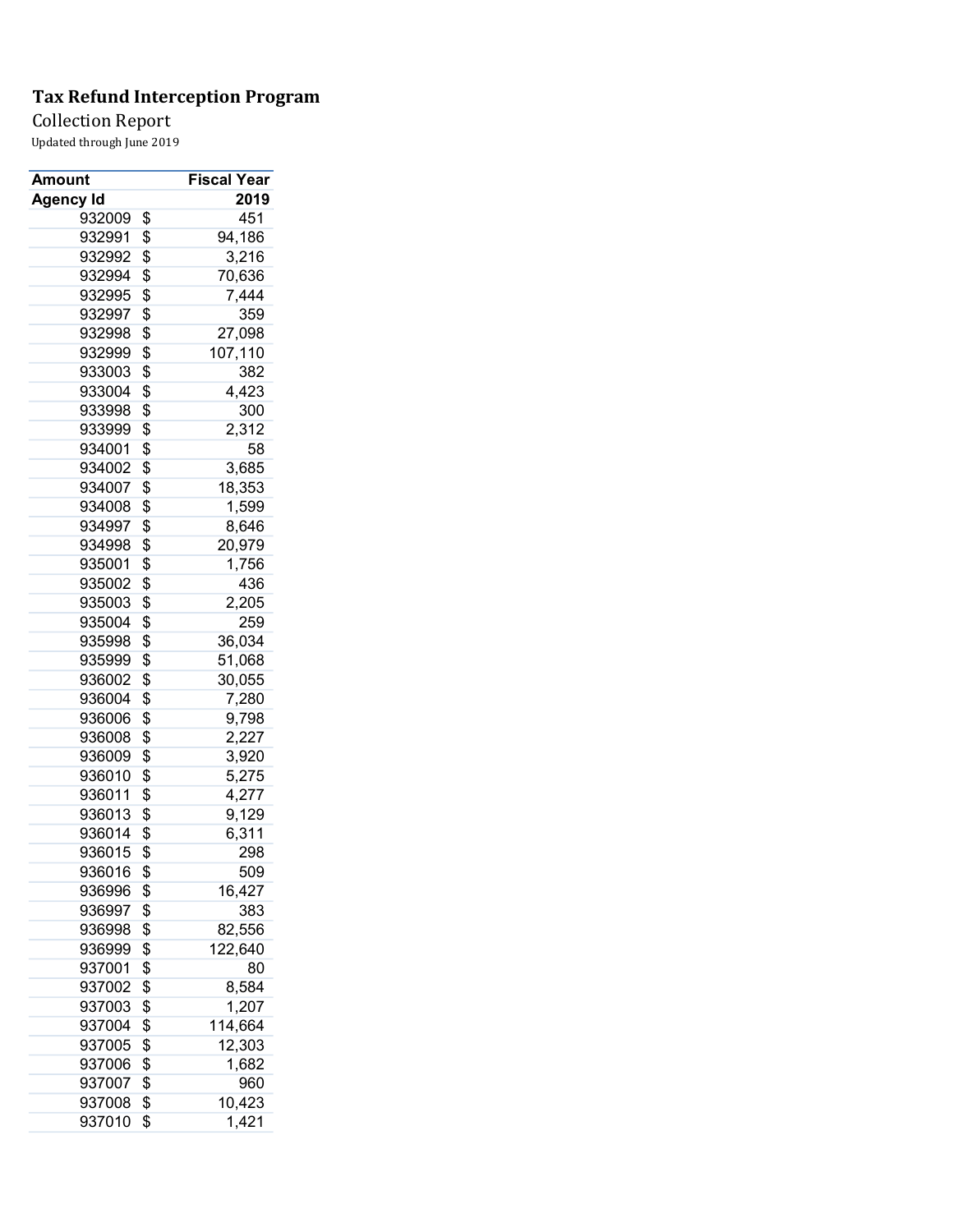Collection Report

| Amount           | <b>Fiscal Year</b> |
|------------------|--------------------|
| <b>Agency Id</b> | 2019               |
| 937012           | \$<br>36,515       |
| 937013           | \$<br>1,407        |
| 937014           | \$<br>4,777        |
| 937015           | \$<br>248          |
| 937017           | \$<br>2,306        |
| 937020           | \$<br>1,120        |
| 937024           | \$<br>1,660        |
| 937027           | \$<br>4,980        |
| 937028           | \$<br>8,247        |
| 937994           | \$<br>23,480       |
| 937995           | \$<br>40,970       |
| 937999           | \$<br>1,764        |
| 938004           | \$<br>1,714        |
| 938008           | \$<br>2,047        |
| 938009           | \$<br>1,401        |
| 938011           | \$<br>4,557        |
| 938012           | \$<br>103          |
| 938013           | \$<br>286          |
| 938014           | \$<br>442          |
| 938016           | \$<br>756          |
| 938019           | \$<br>11,221       |
| 938997           | \$<br>16,544       |
| 938998           | \$<br>18,655       |
| 938999           | \$<br>47,714       |
| 939994           | \$<br>4,664        |
| 939995           | \$<br>4,421        |
| 939997           | \$<br>28,491       |
| 939998           | \$<br>8,723        |
| 939999           | \$<br>6,445        |
| 940001           | \$<br>4,624        |
| 940002           | \$<br>1,653        |
| 940003           | \$<br>159,735      |
| 940005           | \$<br>22,094       |
| 940006           | \$<br>1,641        |
| 940007           | \$<br>41,949       |
| 940008           | \$<br>9,925        |
| 940009           | \$<br>3,077,186    |
| 940010           | \$<br>3,499        |
| 940011           | \$                 |
| 940012           | 168                |
|                  | \$<br>2,775        |
| 940013<br>940015 | \$<br>768          |
|                  | \$<br>5,657        |
| 940016           | \$<br>84,904       |
| 940017           | \$<br>198          |
| 940018           | \$<br>1,346,575    |
| 940020           | \$<br>33,300       |
| 940023           | \$<br>4,189        |
| 940024           | \$<br>5,274        |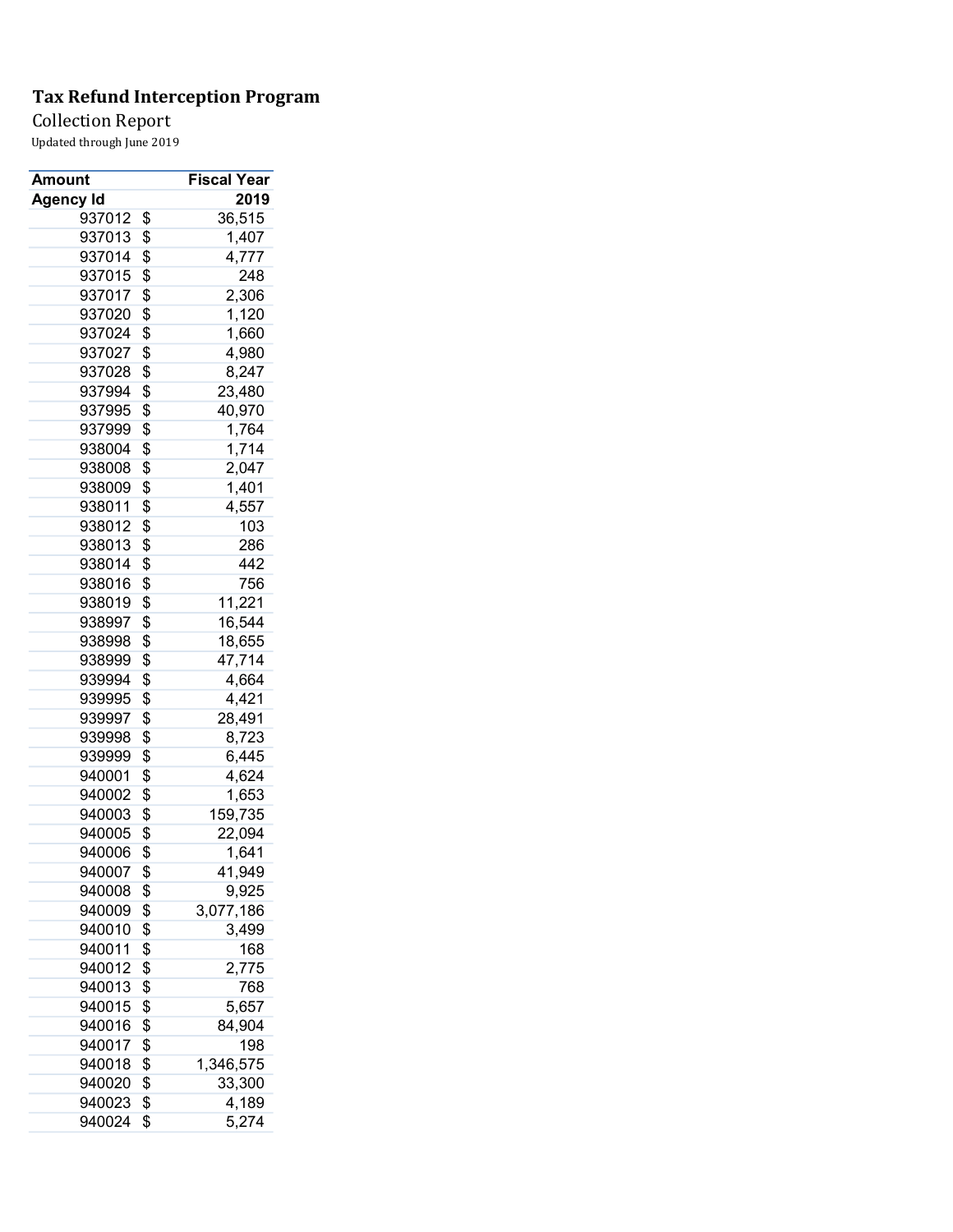### Collection Report

| Amount           | Fiscal Year            |
|------------------|------------------------|
| <b>Agency Id</b> | 2019                   |
| 940025           | \$<br>5,657            |
| 940026           | \$<br>929              |
| 940027           | \$<br>15,537           |
| 940028           | \$<br>23,264           |
| 940029           | \$<br>19,471           |
| 940030           | \$<br>20,933           |
| 940032           | \$<br>75,686           |
| 940033           | \$<br>6,581            |
| 940034           | \$<br>236,719          |
| 940035           | \$<br>135,987          |
| 940036           | \$<br>1,392            |
| 940037           | \$<br>116,867          |
| 940040           | \$<br>4,626            |
| 940041           | \$<br>2,510            |
| 940042           | \$<br>182,057          |
| 940043           | \$<br>91,517           |
| 940045           | \$<br>132,589          |
| 940047           | \$<br>1,015            |
| 940048           | \$<br>66,701           |
| 940050           | \$<br>13,134           |
| 940051           | \$<br>54,504           |
| 940052           | \$<br>83               |
| 940054           | \$<br>37,051           |
| 940055           | \$<br>6,238            |
| 940056           | \$<br>22,109           |
| 940058           | \$<br>6,154            |
| 940059           | \$<br>104,387          |
| 940060           | \$<br>106              |
| 940061           | \$<br>270,408          |
| 940062           | \$<br>31,009           |
| 940063           | \$<br>50,453           |
| 940064           | \$<br>4,485            |
| 940065           | \$<br>75,039           |
| 940066           | \$<br>3,461            |
| 940067           | \$<br>$\overline{127}$ |
|                  |                        |
| 940068           | \$<br>208,410          |
| 940069           | \$<br>2,579            |
| 940070           | \$<br>37,618           |
| 940992           | \$<br>14,108           |
| 940993           | \$<br>1,786            |
| 940994           | \$<br>123,910          |
| 940996           | \$<br>11,884           |
| 940997           | \$<br>5,527            |
| 940998           | \$<br>288,454          |
| 940999           | \$<br>2,080,431        |
| 941001           | \$<br>20,227           |
| 941002           | \$<br>3,290            |
| 941003           | \$<br>225              |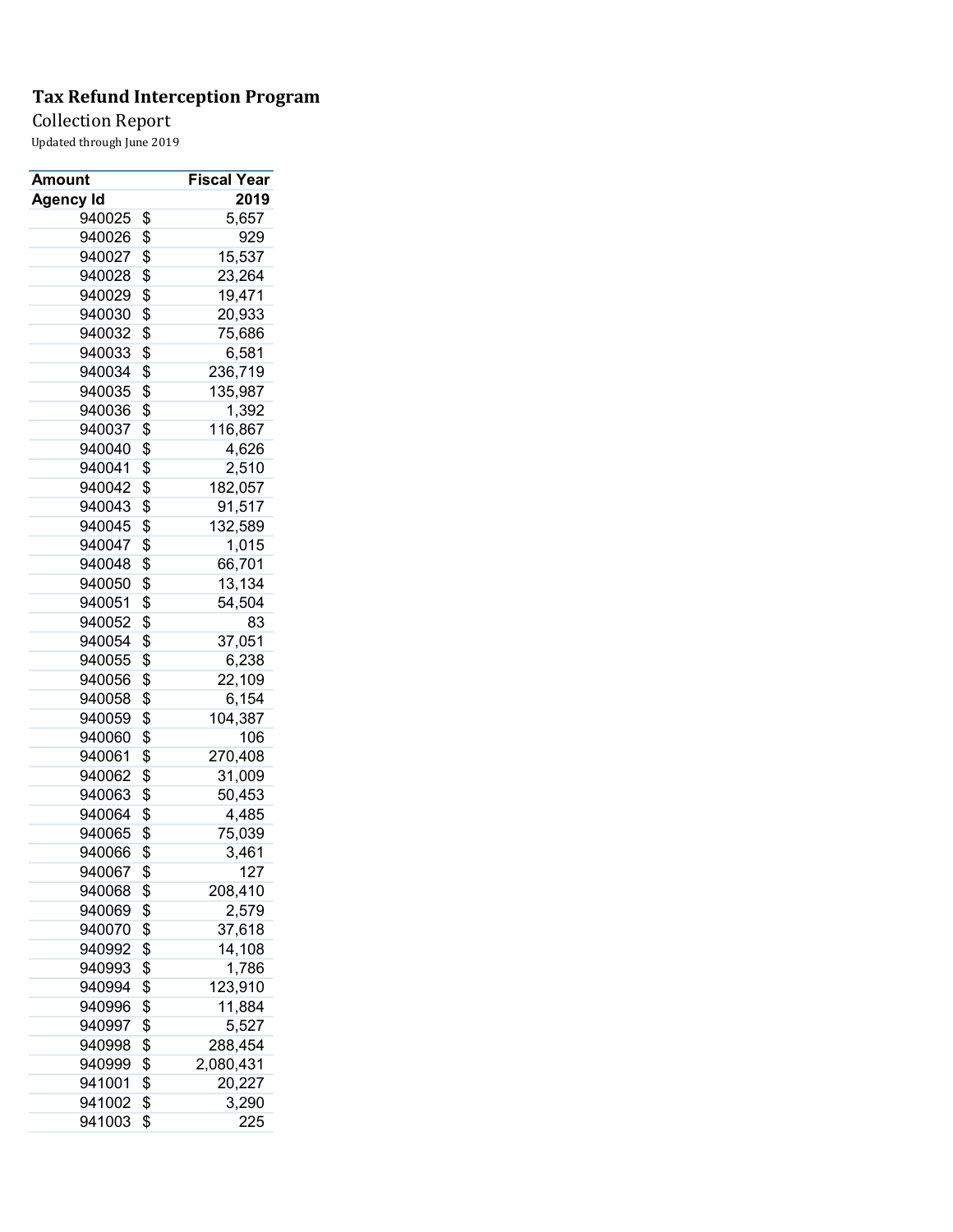Collection Report

| Amount           | <b>Fiscal Year</b> |
|------------------|--------------------|
| <b>Agency Id</b> | 2019               |
| 941006           | \$<br>153          |
| 941008           | \$<br>1,051        |
| 941009           | \$<br>1,498        |
| 941014           | \$<br>400          |
| 941994           | \$<br>236          |
| 941995           | \$<br>3,320        |
| 941996           | \$<br>4,435        |
| 941997           | \$<br>15,980       |
| 941998           | \$<br>26,708       |
| 941999           | \$<br>10,702       |
| 942002           | \$<br>740          |
| 942003           | \$<br>2,363        |
| 942004           | \$<br>7,140        |
| 942005           | \$<br>979          |
| 942006           | \$<br>17,304       |
| 942008           | \$<br>222          |
| 942009           | \$<br>4,093        |
| 942996           | \$<br>15,775       |
| 942997           | \$<br>15,052       |
| 942998           | \$<br>863          |
| 942999           | \$<br>49,956       |
| 943002           | \$<br>100          |
| 943004           | \$<br>15,622       |
| 943006           | \$<br>258          |
| 943994           | \$<br>32,280       |
| 943995           | \$<br>3,742        |
| 943998           | \$<br>17,398       |
| 943999           | \$<br>58,146       |
| 944001           | \$<br>15,560       |
| 944002           | \$<br>3,744        |
| 944005           | \$<br>295          |
| 944007           | \$<br>1,063        |
| 944008           | \$<br>21,870       |
| 944009           | \$<br>2,091        |
| 944013           | \$<br>1,882        |
| 944014           | \$<br>290          |
| 944015           | \$<br>36,182       |
| 944017           | \$<br>937          |
| 944019           | \$<br>1,527        |
| 944020           | \$<br>2,040        |
| 944021           | \$<br>1,128        |
| 944022           | \$<br>27,776       |
| 944023           | \$<br>6,610        |
| 944025           | \$<br>2,353        |
| 944026           | \$<br>434          |
| 944027           | \$<br>6,023        |
| 944028           | \$<br>1,300        |
| 944029           | \$<br>6,126        |
|                  |                    |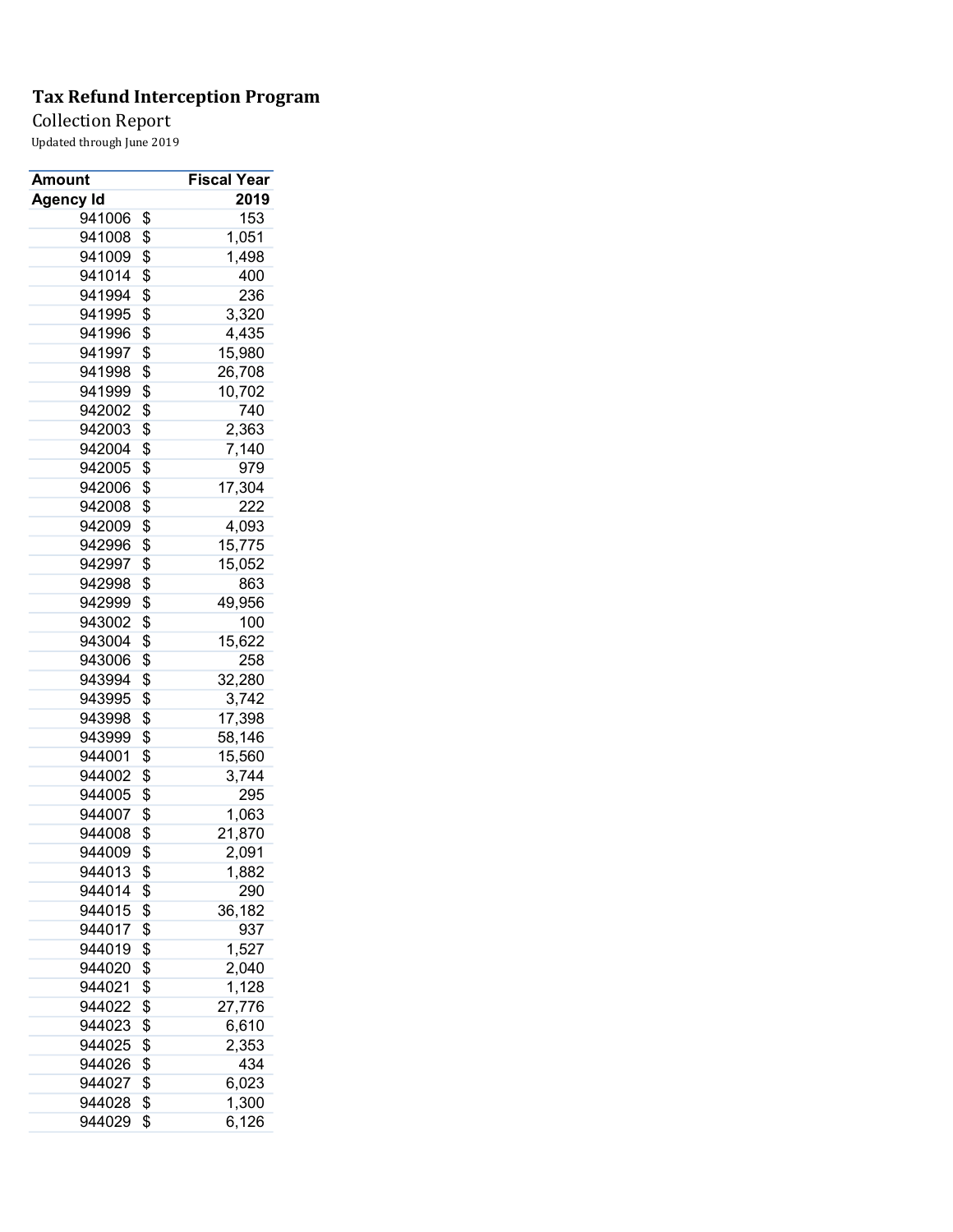Collection Report

| Amount           | <b>Fiscal Year</b> |
|------------------|--------------------|
| <b>Agency Id</b> | 2019               |
| 944032           | \$<br>118          |
| 944033           | \$<br>106,068      |
| 944034           | \$<br>39,759       |
| 944039           | \$<br>2,503        |
| 944992           | \$<br>2,113        |
| 944993           | \$<br>431          |
| 944994           | \$<br>17,160       |
| 944995           | \$<br>201          |
| 944996           | \$<br>976          |
| 944997           | \$<br>1,856        |
| 944998           | \$<br>461,704      |
| 944999           | \$<br>25,507       |
| 945002           | \$<br>529          |
| 945006           | \$<br>25           |
| 945007           | \$<br>24           |
| 945010           | \$<br>25,573       |
| 945012           | \$<br>852          |
| 945013           | \$<br>8,787        |
| 945014           | \$<br>1,791        |
| 945015           | \$<br>13,537       |
| 945016           | \$<br>209          |
| 945017           | \$<br>10,289       |
| 945018           | \$<br>762          |
| 945998           | \$<br>15,906       |
| 945999           | \$<br>56,461       |
| 946001           | \$<br>2,174        |
| 946002           | \$<br>432          |
| 946996           | \$<br>80           |
| 946998           | \$<br>7,046        |
| 946999           | \$<br>1,042        |
| 947003           | \$<br>23           |
| 947005           | \$<br>563          |
| 947009           | \$<br>680          |
| 947010           | \$<br>7,182        |
| 947012           | \$<br>450          |
| 947017           | \$<br>161          |
| 947997           | \$<br>4,655        |
| 947998           | \$<br>748          |
| 947999           | \$<br>120          |
| 948001           | \$<br>909          |
| 948004           | \$<br>3,623        |
| 948007           | \$<br>3,486        |
| 948012           | \$<br>3,005        |
| 948997           | \$<br>636          |
| 948998           | \$<br>9,306        |
| 948999           | \$<br>56,291       |
| 949001           | \$<br>10,009       |
| 949003           | \$<br>545          |
|                  |                    |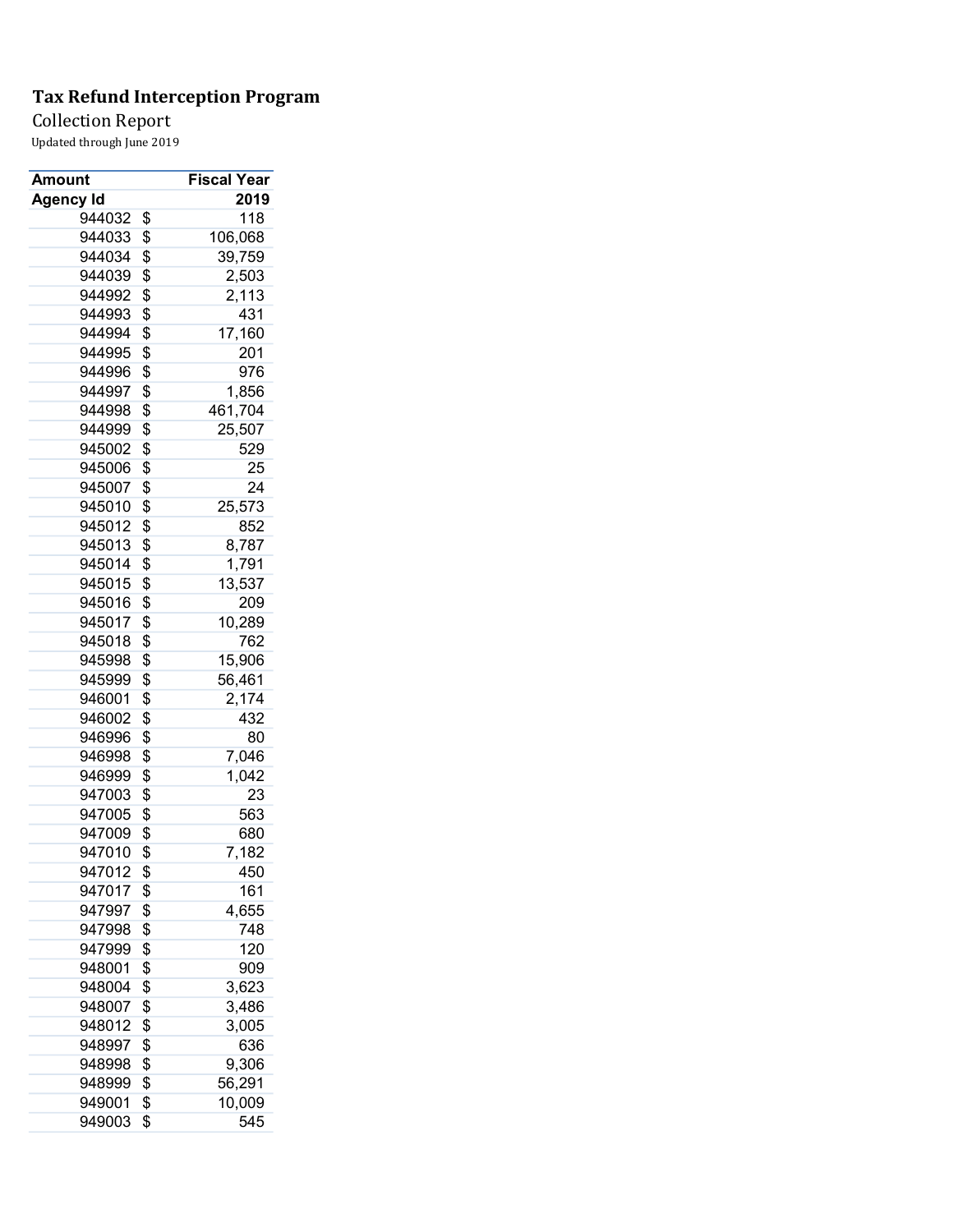Collection Report

| Amount           | <b>Fiscal Year</b> |
|------------------|--------------------|
| <b>Agency Id</b> | 2019               |
| 949004           | \$<br>1,538        |
| 949992           | \$<br>9,326        |
| 949995           | \$<br>243          |
| 949996           | \$<br>51,450       |
| 949997           | \$<br>16,380       |
| 949998           | \$<br>5,832        |
| 949999           | \$<br>12,486       |
| 950001           | \$<br>123          |
| 950003           | \$<br>314          |
| 950994           | \$<br>6,441        |
| 950995           | \$<br>597          |
| 950997           | \$<br>10,042       |
| 950998           | \$<br>3,410        |
| 950999           | \$<br>6,477        |
| 951003           | \$<br>1,575        |
| 951004           | \$<br>126          |
| 951005           | \$<br>675          |
| 951010           | \$<br>3,166        |
| 951011           | \$<br>14,306       |
| 951012           | \$<br>12,027       |
| 951013           | \$<br>5,368        |
| 951015           | \$<br>8,285        |
| 951018           | \$<br>1,675        |
| 951019           | \$<br>6,545        |
| 951020           | \$<br>495          |
| 951021           | \$<br>168          |
| 951022           | \$<br>3,158        |
| 951023           | \$<br>108,762      |
| 951024           | \$<br>286          |
| 951025           | \$<br>136          |
| 951027           | \$<br>6,503        |
| 951030           | \$<br>1,366        |
| 951033           | \$<br>6,321        |
| 951034           | \$<br>21,007       |
| 951989           | \$<br>21,249       |
| 951990           | \$<br>53,999       |
| 951991           | \$<br>48,333       |
| 951994           | \$<br>2,234        |
| 951996           | \$<br>552,543      |
| 952001           | \$<br>130          |
| 952002           | \$<br>113          |
| 952004           | \$<br>157          |
| 952006           | \$<br>1,095        |
| 952996           | \$<br>558          |
| 952997           | \$<br>1,971        |
| 952998           | \$<br>8,517        |
| 952999           | \$<br>24,347       |
| 953001           | \$<br>13,686       |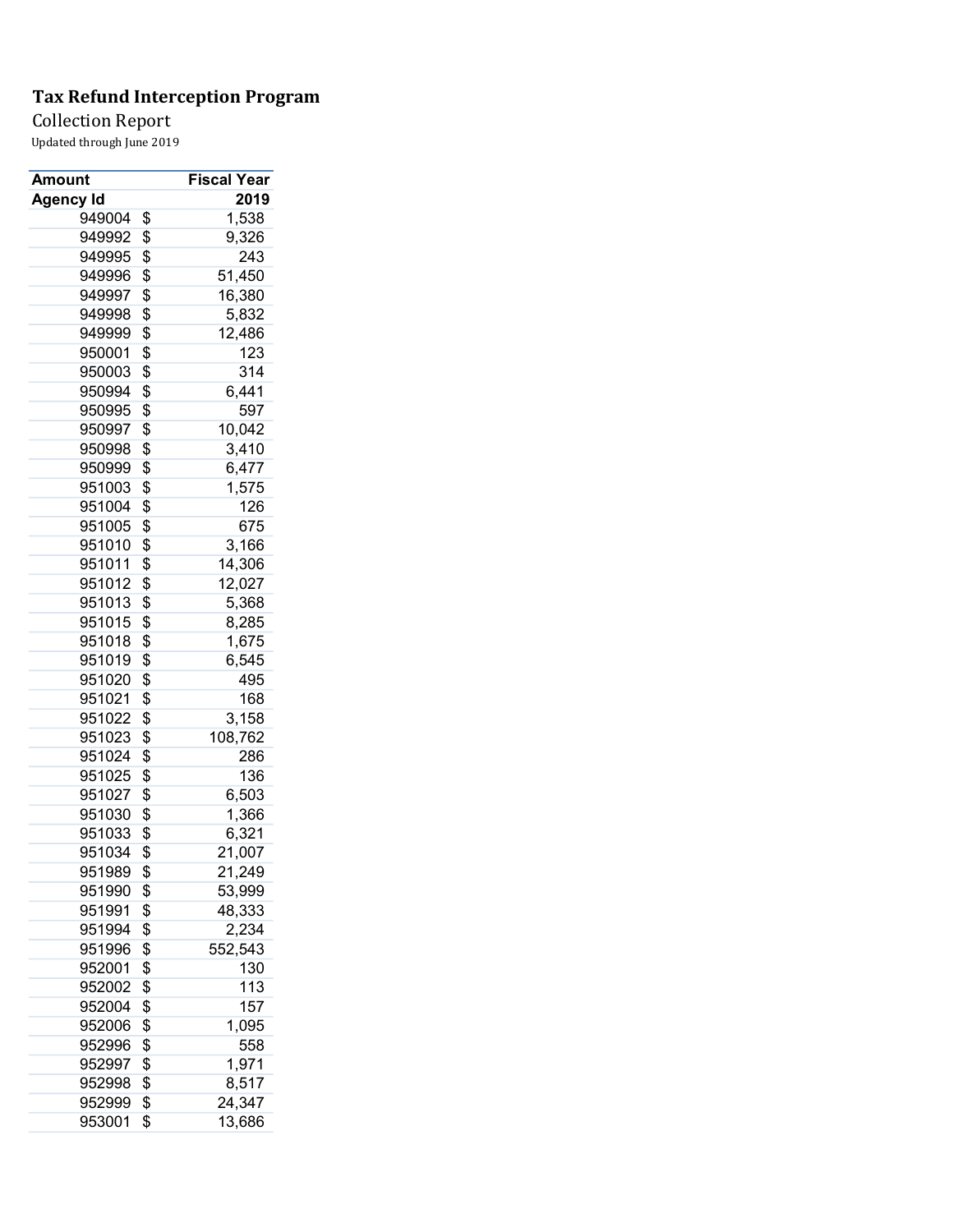Collection Report

| Amount           | <b>Fiscal Year</b> |
|------------------|--------------------|
| <b>Agency Id</b> | 2019               |
| 953002           | \$<br>200          |
| 953003           | \$<br>193          |
| 953004           | \$<br>917          |
| 953006           | \$<br>1,084        |
| 953007           | \$<br>14,521       |
| 953008           | \$<br>1,928        |
| 953009           | \$<br>119          |
| 953010           | \$<br>7,235        |
| 953012           | \$<br>253          |
| 953013           | \$<br>6,460        |
| 953015           | \$<br>4,424        |
| 953016           | \$<br>759          |
| 953017           | \$<br>2,849        |
| 953020           | \$<br>2,222        |
| 953021           | \$<br>5,446        |
| 953022           | \$<br>114,917      |
| 953023           | \$<br>12,747       |
| 953024           | \$<br>3,745        |
| 953025           | \$<br>7,562        |
| 953026           | \$<br>8,703        |
| 953027           | \$<br>4,931        |
| 953032           | \$<br>258          |
| 953033           | \$<br>2,433        |
| 953036           | \$<br>38,751       |
| 953037           | \$<br>3,545        |
| 953039           | \$<br>474          |
| 953043           | \$<br>2,961        |
| 953997           | \$<br>27,082       |
| 953998           | \$<br>34,283       |
| 953999           | \$<br>738,993      |
| 954002           | \$<br>9,618        |
| 954003           | \$<br>804          |
| 954004           | \$<br>271          |
| 954993           | \$<br>15,726       |
| 954994           | \$<br>2,126        |
| 954995           | \$<br>429          |
| 954997           | \$<br>6,074        |
| 954998           | \$<br>37,627       |
| 954999           | \$<br>14,380       |
| 955002           | \$<br>3,468        |
| 955005           | \$<br>24,057       |
| 955008           | \$<br>1,806        |
| 955009           | \$<br>685          |
| 955010           | \$<br>1,784        |
| 955011           | \$<br>609          |
| 955012           | \$<br>3,369        |
| 955017           | \$<br>24,034       |
| 955018           | \$<br>23,124       |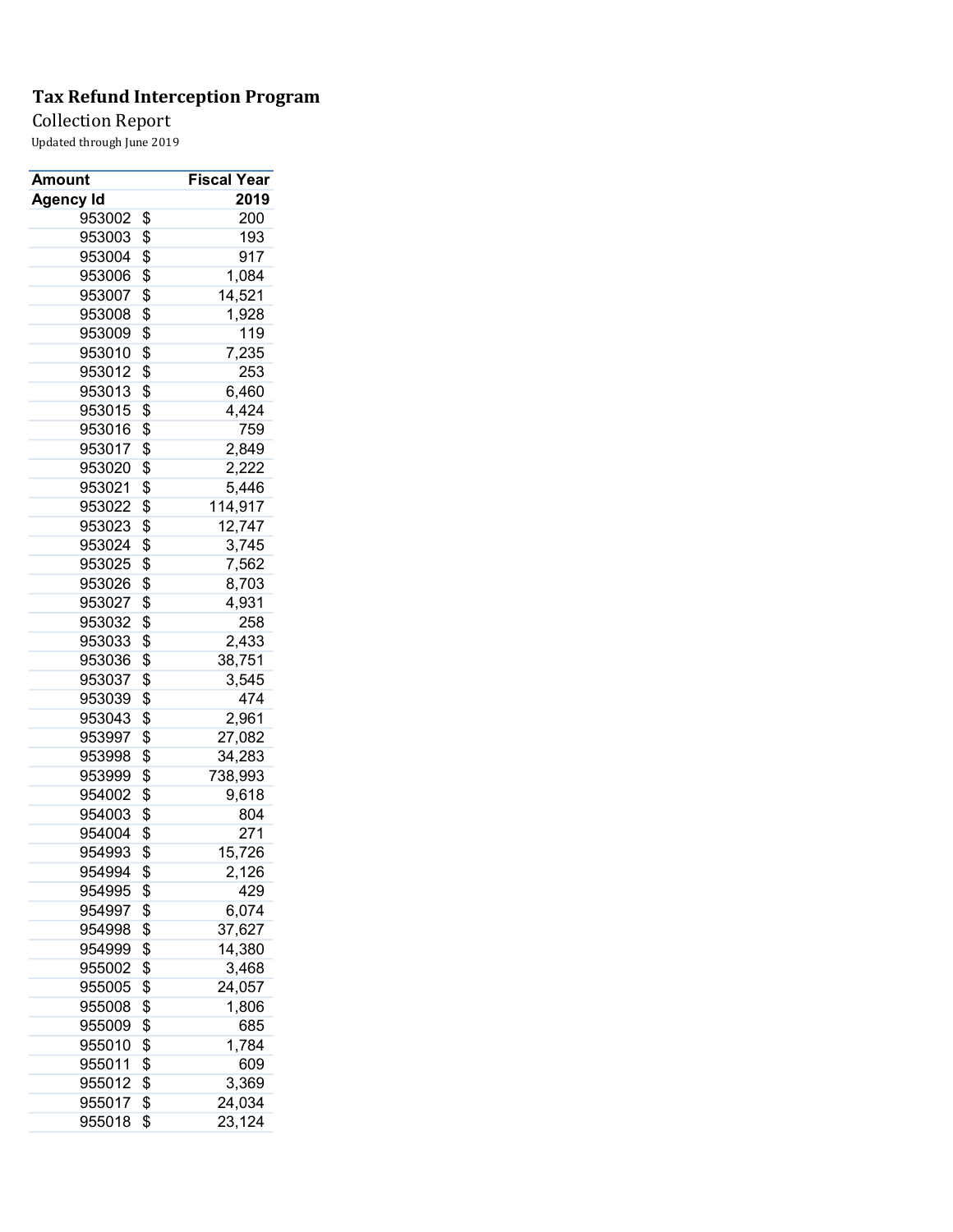Collection Report

| 2019<br><b>Agency Id</b><br>955019<br>318<br>\$<br>\$<br>32<br>955025<br>\$<br>9,401<br>955026<br>\$<br>121<br>955028<br>\$<br>955030<br>657<br>\$<br>955032<br>523<br>\$<br>18,517<br>955997<br>\$<br>955999<br>26,085<br>\$<br>956001<br>1,222<br>\$<br>956003<br>46,062<br>\$<br>956004<br>12,089<br>\$<br>956006<br>236<br>\$<br>956009<br>10,672<br>\$<br>956010<br>734<br>\$<br>63<br>956011<br>\$<br>610<br>956012<br>\$<br>956013<br>330<br>\$<br>956014<br>7,450<br>\$<br>956016<br>36,678<br>\$<br>956017<br>63<br>\$<br>1,596<br>956991<br>\$<br>67,860<br>956992<br>\$<br>51,419<br>956993<br>\$<br>956995<br>31,309<br>\$<br>13,105<br>956996<br>\$<br>8,190<br>956997<br>\$<br>956998<br>173,959<br>956999<br>\$<br>8,292<br>\$<br>957996<br>11,691<br>\$<br>957997<br>1,796<br>\$<br>957998<br>2,112<br>\$<br>38,406<br>957999<br>\$<br>958001<br>3,790<br>\$<br>958005<br>256<br>\$<br>9,252<br>958006<br>13,758<br>958007<br>\$<br>\$<br>958010<br>3,169<br>\$<br>1,640<br>958011<br>\$<br>10,030<br>958012<br>\$<br>1,250<br>958016<br>\$<br>12,855<br>958991<br>\$<br>9,422<br>958992<br>\$<br>958993<br>10,022<br>\$<br>16,794<br>958994<br>\$<br>958997<br>1,351<br>\$<br>165,735<br>958999<br>\$<br>959001<br>5,295 | Amount | <b>Fiscal Year</b> |
|-------------------------------------------------------------------------------------------------------------------------------------------------------------------------------------------------------------------------------------------------------------------------------------------------------------------------------------------------------------------------------------------------------------------------------------------------------------------------------------------------------------------------------------------------------------------------------------------------------------------------------------------------------------------------------------------------------------------------------------------------------------------------------------------------------------------------------------------------------------------------------------------------------------------------------------------------------------------------------------------------------------------------------------------------------------------------------------------------------------------------------------------------------------------------------------------------------------------------------------------|--------|--------------------|
|                                                                                                                                                                                                                                                                                                                                                                                                                                                                                                                                                                                                                                                                                                                                                                                                                                                                                                                                                                                                                                                                                                                                                                                                                                           |        |                    |
|                                                                                                                                                                                                                                                                                                                                                                                                                                                                                                                                                                                                                                                                                                                                                                                                                                                                                                                                                                                                                                                                                                                                                                                                                                           |        |                    |
|                                                                                                                                                                                                                                                                                                                                                                                                                                                                                                                                                                                                                                                                                                                                                                                                                                                                                                                                                                                                                                                                                                                                                                                                                                           |        |                    |
|                                                                                                                                                                                                                                                                                                                                                                                                                                                                                                                                                                                                                                                                                                                                                                                                                                                                                                                                                                                                                                                                                                                                                                                                                                           |        |                    |
|                                                                                                                                                                                                                                                                                                                                                                                                                                                                                                                                                                                                                                                                                                                                                                                                                                                                                                                                                                                                                                                                                                                                                                                                                                           |        |                    |
|                                                                                                                                                                                                                                                                                                                                                                                                                                                                                                                                                                                                                                                                                                                                                                                                                                                                                                                                                                                                                                                                                                                                                                                                                                           |        |                    |
|                                                                                                                                                                                                                                                                                                                                                                                                                                                                                                                                                                                                                                                                                                                                                                                                                                                                                                                                                                                                                                                                                                                                                                                                                                           |        |                    |
|                                                                                                                                                                                                                                                                                                                                                                                                                                                                                                                                                                                                                                                                                                                                                                                                                                                                                                                                                                                                                                                                                                                                                                                                                                           |        |                    |
|                                                                                                                                                                                                                                                                                                                                                                                                                                                                                                                                                                                                                                                                                                                                                                                                                                                                                                                                                                                                                                                                                                                                                                                                                                           |        |                    |
|                                                                                                                                                                                                                                                                                                                                                                                                                                                                                                                                                                                                                                                                                                                                                                                                                                                                                                                                                                                                                                                                                                                                                                                                                                           |        |                    |
|                                                                                                                                                                                                                                                                                                                                                                                                                                                                                                                                                                                                                                                                                                                                                                                                                                                                                                                                                                                                                                                                                                                                                                                                                                           |        |                    |
|                                                                                                                                                                                                                                                                                                                                                                                                                                                                                                                                                                                                                                                                                                                                                                                                                                                                                                                                                                                                                                                                                                                                                                                                                                           |        |                    |
|                                                                                                                                                                                                                                                                                                                                                                                                                                                                                                                                                                                                                                                                                                                                                                                                                                                                                                                                                                                                                                                                                                                                                                                                                                           |        |                    |
|                                                                                                                                                                                                                                                                                                                                                                                                                                                                                                                                                                                                                                                                                                                                                                                                                                                                                                                                                                                                                                                                                                                                                                                                                                           |        |                    |
|                                                                                                                                                                                                                                                                                                                                                                                                                                                                                                                                                                                                                                                                                                                                                                                                                                                                                                                                                                                                                                                                                                                                                                                                                                           |        |                    |
|                                                                                                                                                                                                                                                                                                                                                                                                                                                                                                                                                                                                                                                                                                                                                                                                                                                                                                                                                                                                                                                                                                                                                                                                                                           |        |                    |
|                                                                                                                                                                                                                                                                                                                                                                                                                                                                                                                                                                                                                                                                                                                                                                                                                                                                                                                                                                                                                                                                                                                                                                                                                                           |        |                    |
|                                                                                                                                                                                                                                                                                                                                                                                                                                                                                                                                                                                                                                                                                                                                                                                                                                                                                                                                                                                                                                                                                                                                                                                                                                           |        |                    |
|                                                                                                                                                                                                                                                                                                                                                                                                                                                                                                                                                                                                                                                                                                                                                                                                                                                                                                                                                                                                                                                                                                                                                                                                                                           |        |                    |
|                                                                                                                                                                                                                                                                                                                                                                                                                                                                                                                                                                                                                                                                                                                                                                                                                                                                                                                                                                                                                                                                                                                                                                                                                                           |        |                    |
|                                                                                                                                                                                                                                                                                                                                                                                                                                                                                                                                                                                                                                                                                                                                                                                                                                                                                                                                                                                                                                                                                                                                                                                                                                           |        |                    |
|                                                                                                                                                                                                                                                                                                                                                                                                                                                                                                                                                                                                                                                                                                                                                                                                                                                                                                                                                                                                                                                                                                                                                                                                                                           |        |                    |
|                                                                                                                                                                                                                                                                                                                                                                                                                                                                                                                                                                                                                                                                                                                                                                                                                                                                                                                                                                                                                                                                                                                                                                                                                                           |        |                    |
|                                                                                                                                                                                                                                                                                                                                                                                                                                                                                                                                                                                                                                                                                                                                                                                                                                                                                                                                                                                                                                                                                                                                                                                                                                           |        |                    |
|                                                                                                                                                                                                                                                                                                                                                                                                                                                                                                                                                                                                                                                                                                                                                                                                                                                                                                                                                                                                                                                                                                                                                                                                                                           |        |                    |
|                                                                                                                                                                                                                                                                                                                                                                                                                                                                                                                                                                                                                                                                                                                                                                                                                                                                                                                                                                                                                                                                                                                                                                                                                                           |        |                    |
|                                                                                                                                                                                                                                                                                                                                                                                                                                                                                                                                                                                                                                                                                                                                                                                                                                                                                                                                                                                                                                                                                                                                                                                                                                           |        |                    |
|                                                                                                                                                                                                                                                                                                                                                                                                                                                                                                                                                                                                                                                                                                                                                                                                                                                                                                                                                                                                                                                                                                                                                                                                                                           |        |                    |
|                                                                                                                                                                                                                                                                                                                                                                                                                                                                                                                                                                                                                                                                                                                                                                                                                                                                                                                                                                                                                                                                                                                                                                                                                                           |        |                    |
|                                                                                                                                                                                                                                                                                                                                                                                                                                                                                                                                                                                                                                                                                                                                                                                                                                                                                                                                                                                                                                                                                                                                                                                                                                           |        |                    |
|                                                                                                                                                                                                                                                                                                                                                                                                                                                                                                                                                                                                                                                                                                                                                                                                                                                                                                                                                                                                                                                                                                                                                                                                                                           |        |                    |
|                                                                                                                                                                                                                                                                                                                                                                                                                                                                                                                                                                                                                                                                                                                                                                                                                                                                                                                                                                                                                                                                                                                                                                                                                                           |        |                    |
|                                                                                                                                                                                                                                                                                                                                                                                                                                                                                                                                                                                                                                                                                                                                                                                                                                                                                                                                                                                                                                                                                                                                                                                                                                           |        |                    |
|                                                                                                                                                                                                                                                                                                                                                                                                                                                                                                                                                                                                                                                                                                                                                                                                                                                                                                                                                                                                                                                                                                                                                                                                                                           |        |                    |
|                                                                                                                                                                                                                                                                                                                                                                                                                                                                                                                                                                                                                                                                                                                                                                                                                                                                                                                                                                                                                                                                                                                                                                                                                                           |        |                    |
|                                                                                                                                                                                                                                                                                                                                                                                                                                                                                                                                                                                                                                                                                                                                                                                                                                                                                                                                                                                                                                                                                                                                                                                                                                           |        |                    |
|                                                                                                                                                                                                                                                                                                                                                                                                                                                                                                                                                                                                                                                                                                                                                                                                                                                                                                                                                                                                                                                                                                                                                                                                                                           |        |                    |
|                                                                                                                                                                                                                                                                                                                                                                                                                                                                                                                                                                                                                                                                                                                                                                                                                                                                                                                                                                                                                                                                                                                                                                                                                                           |        |                    |
|                                                                                                                                                                                                                                                                                                                                                                                                                                                                                                                                                                                                                                                                                                                                                                                                                                                                                                                                                                                                                                                                                                                                                                                                                                           |        |                    |
|                                                                                                                                                                                                                                                                                                                                                                                                                                                                                                                                                                                                                                                                                                                                                                                                                                                                                                                                                                                                                                                                                                                                                                                                                                           |        |                    |
|                                                                                                                                                                                                                                                                                                                                                                                                                                                                                                                                                                                                                                                                                                                                                                                                                                                                                                                                                                                                                                                                                                                                                                                                                                           |        |                    |
|                                                                                                                                                                                                                                                                                                                                                                                                                                                                                                                                                                                                                                                                                                                                                                                                                                                                                                                                                                                                                                                                                                                                                                                                                                           |        |                    |
|                                                                                                                                                                                                                                                                                                                                                                                                                                                                                                                                                                                                                                                                                                                                                                                                                                                                                                                                                                                                                                                                                                                                                                                                                                           |        |                    |
|                                                                                                                                                                                                                                                                                                                                                                                                                                                                                                                                                                                                                                                                                                                                                                                                                                                                                                                                                                                                                                                                                                                                                                                                                                           |        |                    |
|                                                                                                                                                                                                                                                                                                                                                                                                                                                                                                                                                                                                                                                                                                                                                                                                                                                                                                                                                                                                                                                                                                                                                                                                                                           |        |                    |
|                                                                                                                                                                                                                                                                                                                                                                                                                                                                                                                                                                                                                                                                                                                                                                                                                                                                                                                                                                                                                                                                                                                                                                                                                                           |        |                    |
|                                                                                                                                                                                                                                                                                                                                                                                                                                                                                                                                                                                                                                                                                                                                                                                                                                                                                                                                                                                                                                                                                                                                                                                                                                           |        |                    |
|                                                                                                                                                                                                                                                                                                                                                                                                                                                                                                                                                                                                                                                                                                                                                                                                                                                                                                                                                                                                                                                                                                                                                                                                                                           |        |                    |
|                                                                                                                                                                                                                                                                                                                                                                                                                                                                                                                                                                                                                                                                                                                                                                                                                                                                                                                                                                                                                                                                                                                                                                                                                                           | 959003 | \$<br>1,028        |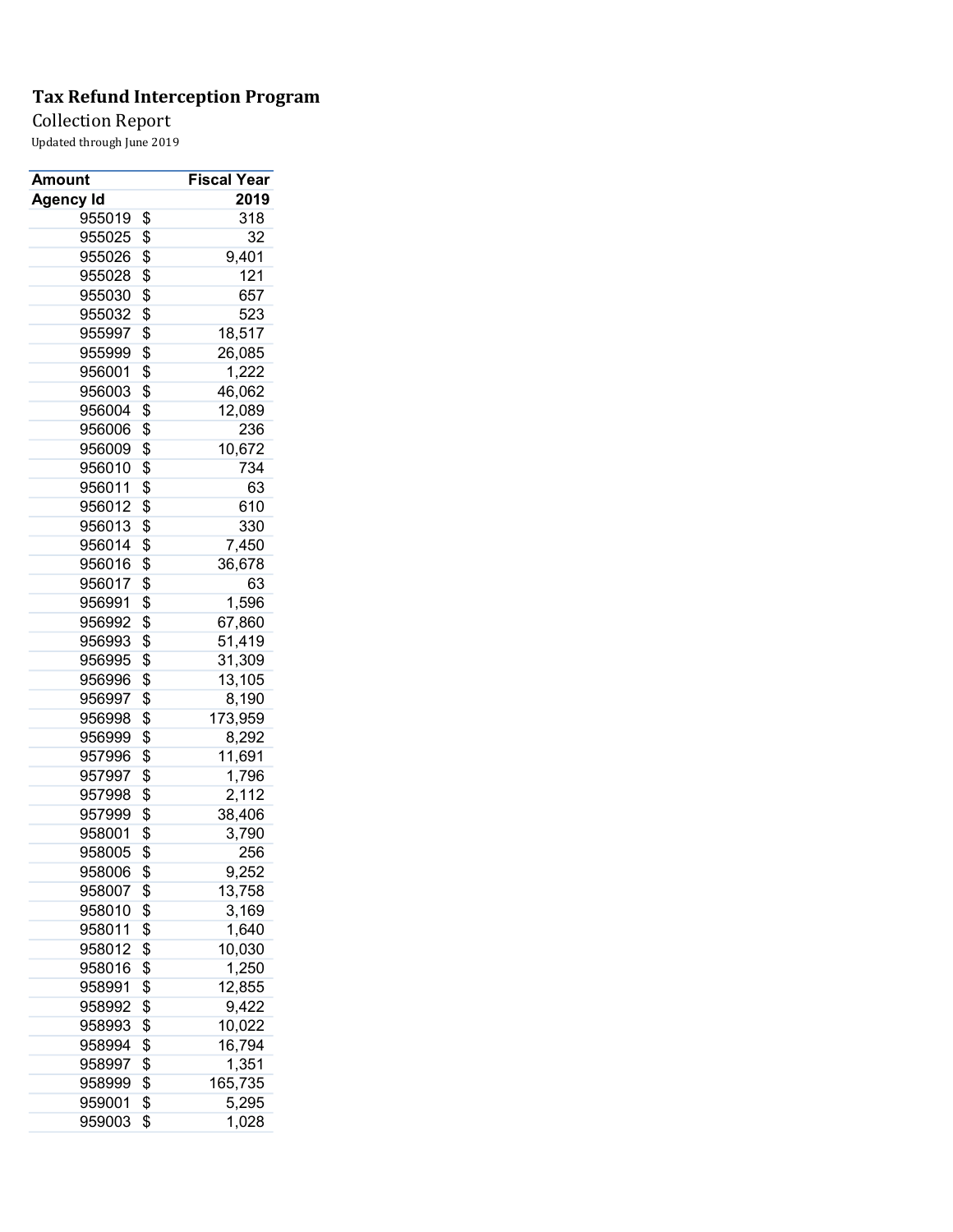Collection Report

| Amount           | <b>Fiscal Year</b> |
|------------------|--------------------|
| <b>Agency Id</b> | 2019               |
| 959004           | \$<br>2,239        |
| 959007           | \$<br>10,144       |
| 959008           | \$<br>1,126        |
| 959010           | \$<br>150          |
| 959012           | \$<br>1,213        |
| 959014           | \$<br>100          |
| 959016           | \$<br>30,632       |
| 959019           | \$<br>2,508        |
| 959991           | \$<br>31,196       |
| 959993           | \$<br>800          |
| 959994           | \$<br>4,913        |
| 959995           | \$<br>7,167        |
| 959997           | \$<br>1,007        |
| 959998           | \$<br>219,100      |
| 959999           | \$<br>10,937       |
| 960002           | \$<br>3,216        |
| 960005           | \$<br>631          |
| 960998           | \$<br>11,913       |
| 960999           | \$<br>6,476        |
| 961001           | \$<br>173          |
| 961003           | \$<br>643          |
| 961006           | \$<br>248          |
| 961994           | \$<br>2,695        |
| 961996           | \$<br>11,174       |
| 961998           | \$<br>471          |
| 961999           | \$<br>12,324       |
| 962001           | \$<br>924          |
| 962007           | \$<br>6,469        |
| 962008           | \$<br>137          |
| 962009           | \$<br>622          |
| 962010           | \$<br>13,701       |
| 962997           | \$<br>1,629        |
| 962999           | \$<br>11,249       |
| 963001           | \$<br>260          |
|                  |                    |
| 963002           | \$<br>1,078        |
| 963003           | \$<br>595          |
| 963005           | \$<br>1,427        |
| 963006           | \$<br>129          |
| 963007           | \$<br>356          |
| 963995           | \$<br>4,367        |
| 963998           | \$<br>1,831        |
| 963999           | \$<br>5,398        |
| 964002           | \$<br>520          |
| 964003           | \$<br>116          |
| 964004           | \$<br>952          |
| 964005           | \$<br>87           |
| 964006           | \$<br>32           |
| 964010           | \$<br>57,024       |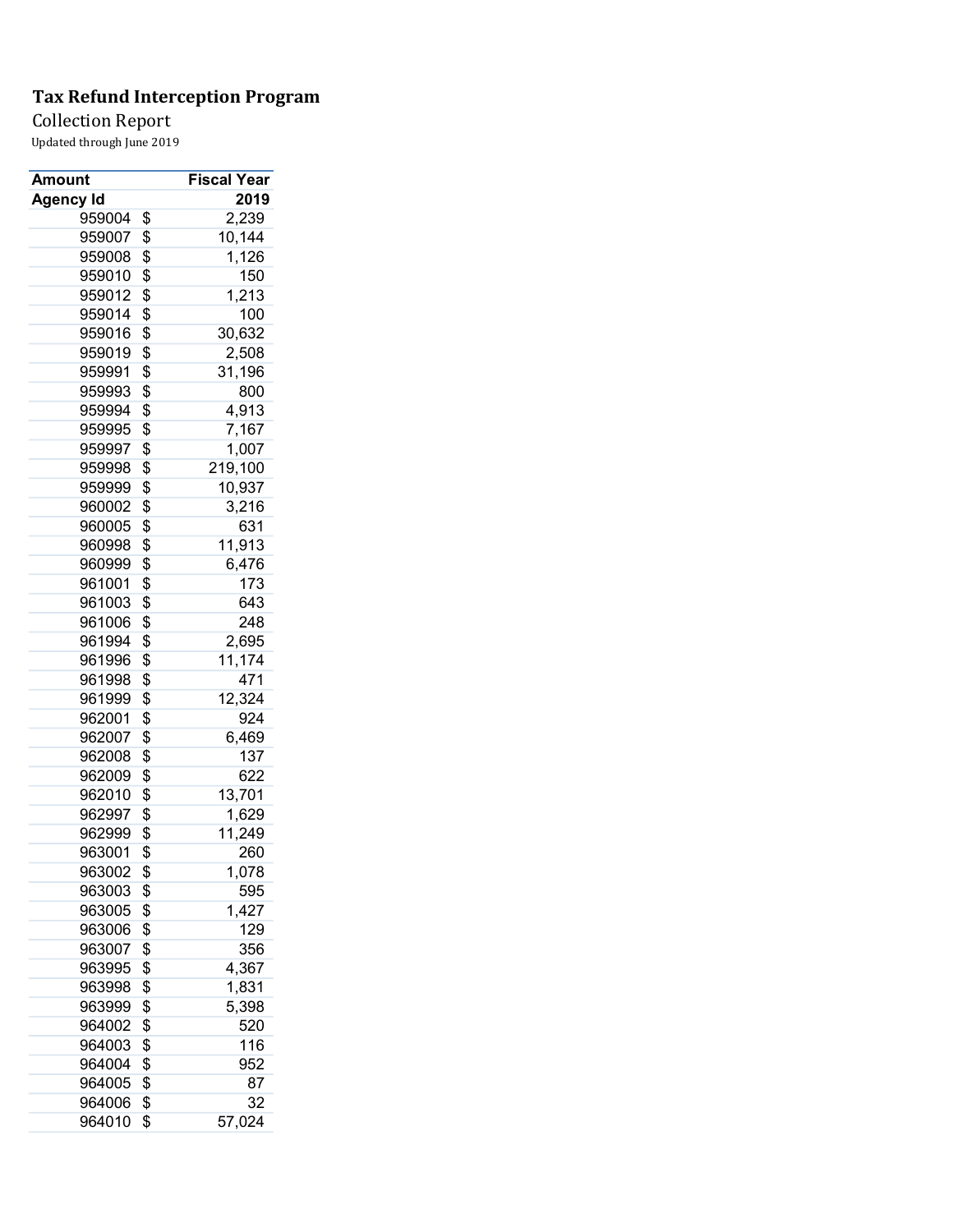Collection Report

| Amount           | <b>Fiscal Year</b> |
|------------------|--------------------|
| <b>Agency Id</b> | 2019               |
| 964012           | \$<br>3,221        |
| 964016           | \$<br>4,145        |
| 964017           | \$<br>1,055        |
| 964018           | \$<br>4,502        |
| 964023           | \$<br>715          |
| 964024           | \$<br>607          |
| 964025           | \$<br>190          |
| 964026           | \$<br>1,130        |
| 964027           | \$<br>24,039       |
| 964030           | \$<br>312          |
| 964032           | \$<br>5,216        |
| 964033           | \$<br>2,179        |
| 964038           | \$<br>1,932        |
| 964996           | \$<br>4,756        |
| 964997           | \$<br>4,058        |
| 964998           | \$<br>44,829       |
| 964999           | \$<br>61,162       |
| 965001           | \$<br>15,396       |
| 965002           | \$<br>3,491        |
| 965994           | \$<br>33,653       |
| 965996           | \$<br>859          |
| 965997           | \$<br>5,744        |
| 965998           | \$<br>56,857       |
| 965999           | \$<br>9,798        |
| 966002           | \$<br>850          |
| 966003           | \$<br>35,119       |
| 966004           | \$<br>416          |
| 966006           | \$<br>337          |
| 966007           | \$<br>2,832        |
| 966009           | \$<br>3,624        |
| 966013           | \$<br>160          |
| 966014           | \$<br>1,174        |
| 966016           | \$<br>1,818        |
| 966017           | \$<br>35           |
| 966021           | \$<br>843          |
| 966022           | \$<br>7,587        |
| 966992           | \$<br>808          |
| 966996           | \$<br>10,315       |
| 966997           | \$<br>38,774       |
| 966999           | \$<br>154,001      |
| 967001           | \$<br>9,233        |
| 967004           | \$<br>115,402      |
| 967006           | \$<br>3,925        |
| 967007           | \$<br>135          |
| 967010           | \$<br>14,418       |
| 967011           | \$<br>1,140        |
| 967016           | \$<br>4,758        |
| 967020           | \$<br>22,114       |
|                  |                    |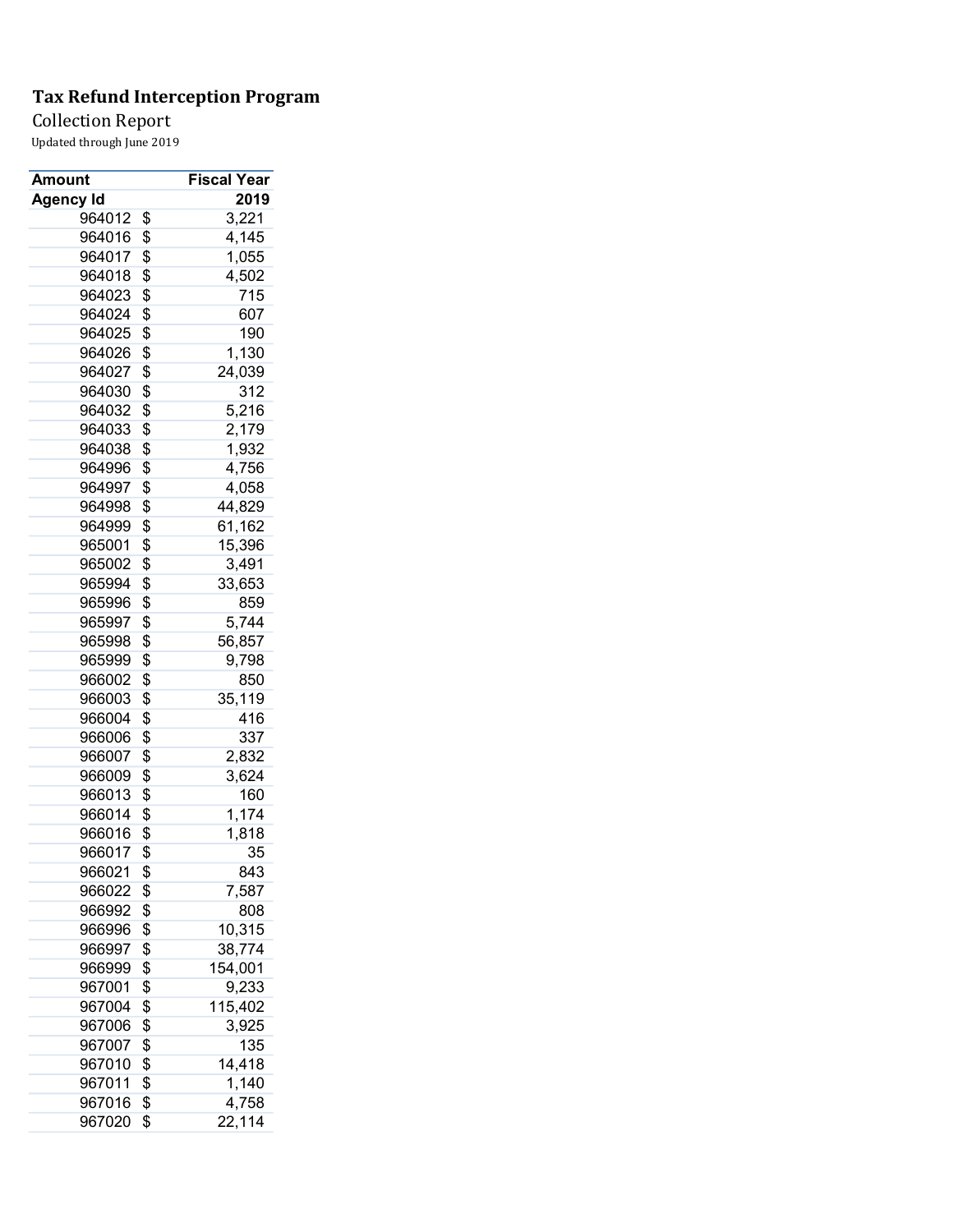Collection Report

| Amount           | <b>Fiscal Year</b> |
|------------------|--------------------|
| <b>Agency Id</b> | 2019               |
| 967024           | \$<br>25,088       |
| 967025           | \$<br>11,182       |
| 967027           | \$<br>17,972       |
| 967028           | \$<br>9,786        |
| 967029           | \$<br>46,111       |
| 967030           | \$<br>3,650        |
| 967031           | \$<br>2,337        |
| 967033           | \$<br>559          |
| 967034           | \$<br>178          |
| 967035           | \$<br>140          |
| 967039           | \$<br>23,290       |
| 967040           | \$<br>18,437       |
| 967043           | \$<br>328          |
| 967044           | \$<br>71           |
| 967045           | \$<br>8,377        |
| 967046           | \$<br>1,864        |
| 967047           | \$<br>7,872        |
| 967048           | \$<br>30,002       |
| 967049           | \$<br>170          |
| 967050           | \$<br>24,683       |
| 967051           | \$<br>6,647        |
| 967057           | \$<br>1,456        |
| 967058           | \$<br>1,849        |
| 967059           | \$<br>52,072       |
| 967060           | \$<br>6,049        |
| 967999           | \$<br>1,470,482    |
| 968002           | \$<br>1,390        |
| 968003           | \$<br>3,121        |
| 968004           | \$<br>690          |
| 968005           | \$<br>14,708       |
| 968006           | \$<br>3,253        |
| 968007           | \$<br>116          |
| 968008           | \$<br>629          |
| 968009           | \$<br>2,904        |
| 968011           | \$<br>8,877        |
| 968012           | \$<br>2,729        |
| 968014           | \$<br>1,710        |
| 968015           | \$<br>1,285        |
| 968016           | \$<br>1,051        |
| 968017           | \$<br>2,397        |
| 968018           | \$<br>8,853        |
| 968019           | \$<br>6,863        |
| 968020           | \$<br>204          |
| 968021           | \$<br>354          |
| 968022           | \$<br>243          |
| 968023           | \$<br>9,132        |
| 968994           | \$<br>8,905        |
|                  | \$                 |
| 968995           | 11,686             |